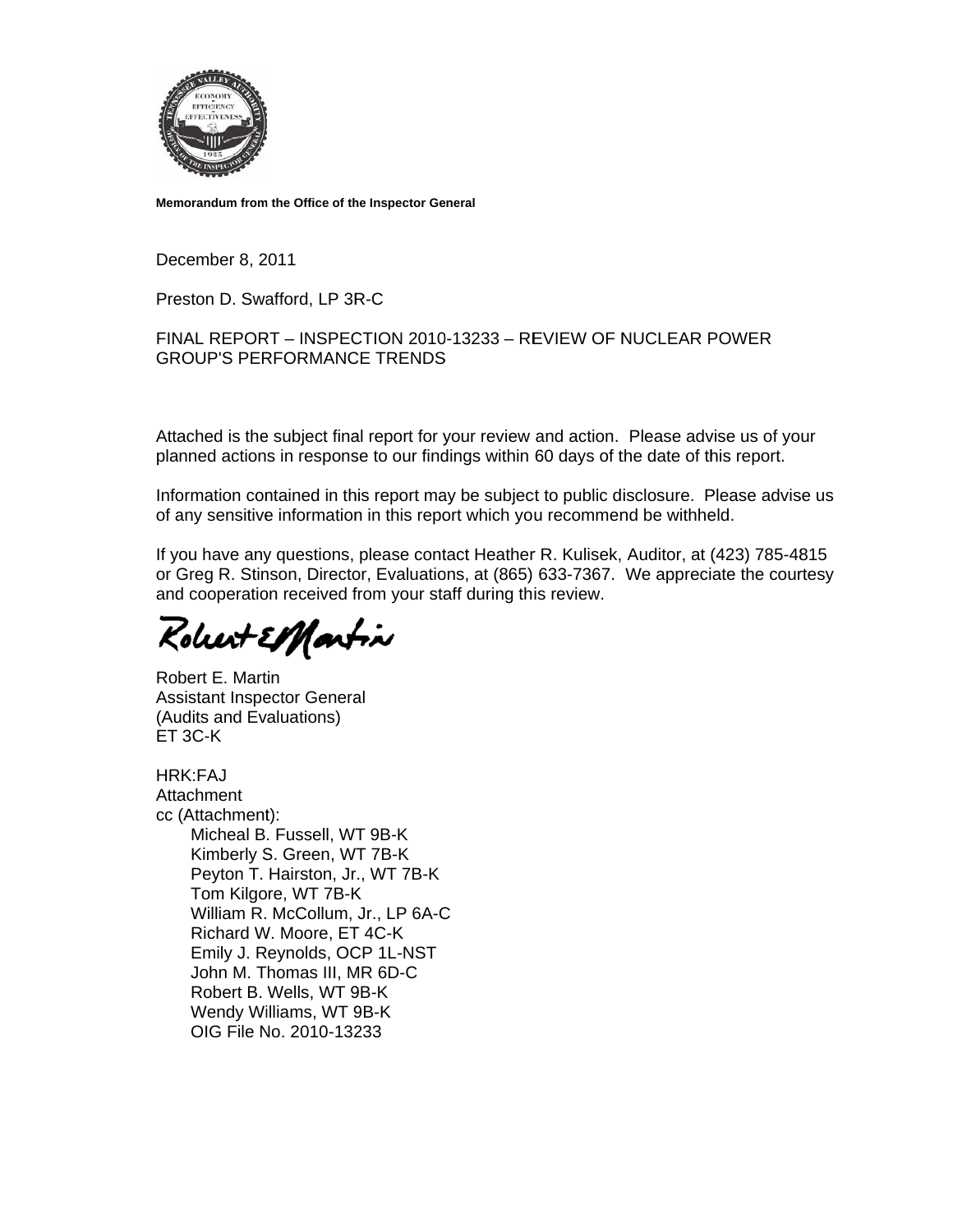

**Tennessee Valley Authority** Office of the Inspector General

**Inspection Report** 

# **REVIEW OF NUCLEAR POWER GROUP'S** PERFORMANCE **TRENDS**

**Inspection 2010-13233** December 8, 2011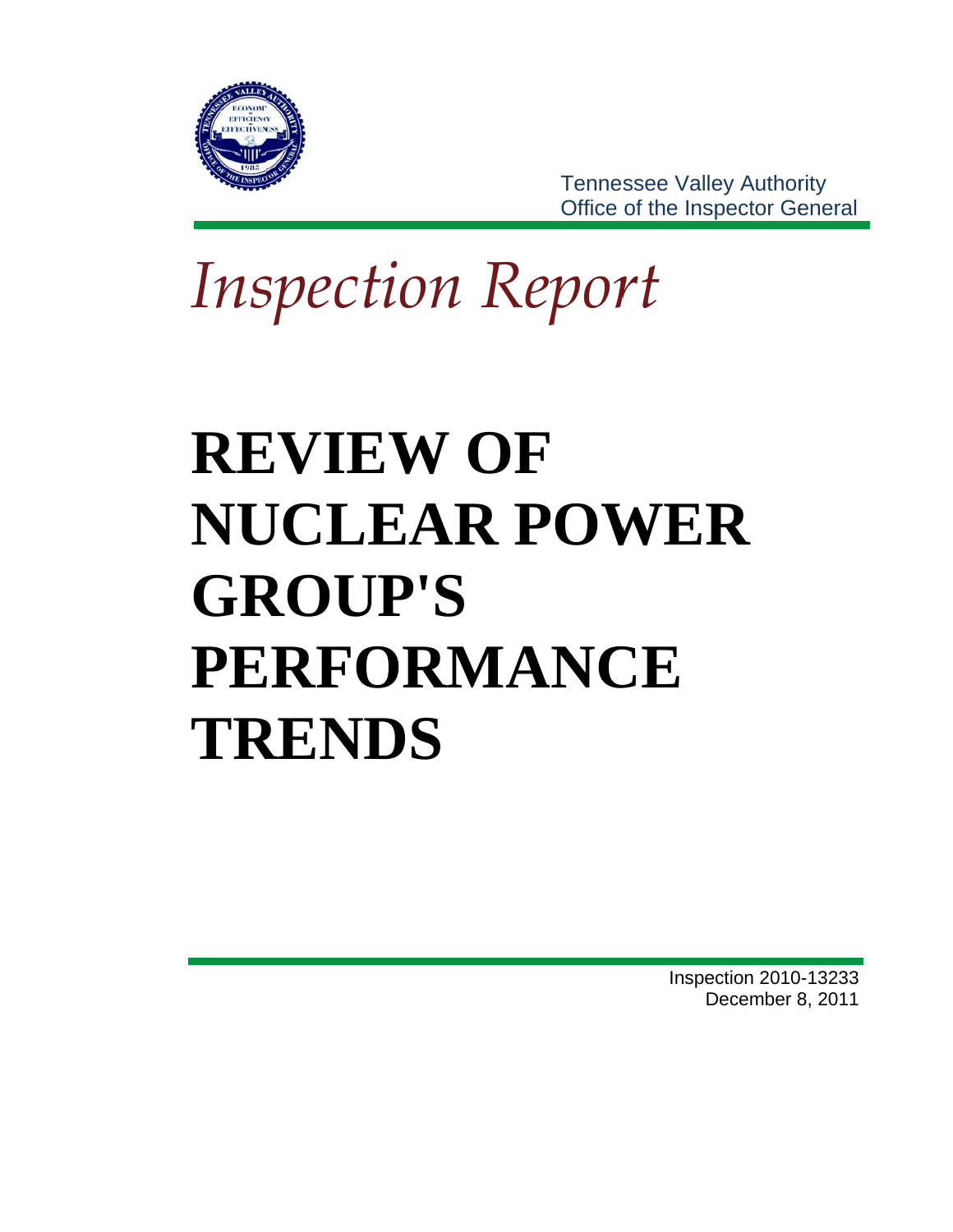# **ACRONYMS AND ABBREVIATIONS**

| CAP          | <b>Corrective Action Program</b>       |
|--------------|----------------------------------------|
| FY.          | <b>Fiscal Year</b>                     |
| <b>INPO</b>  | Institute of Nuclear Power Operations  |
| <b>NPG</b>   | <b>Nuclear Power Group</b>             |
| <b>NRC</b>   | <b>Nuclear Regulatory Commission</b>   |
| <b>NSRB</b>  | <b>Nuclear Safety Review Board</b>     |
| <b>OHI</b>   | Organizational Health Index            |
| <b>OIG</b>   | Office of the Inspector General        |
| <b>PER</b>   | <b>Problem Evaluation Report</b>       |
| QA           | <b>Quality Assurance</b>               |
| <b>SCRAM</b> | Safety Control Rod Axe Man             |
| <b>TVA</b>   | <b>Tennessee Valley Authority</b>      |
| <b>WANO</b>  | World Association of Nuclear Operators |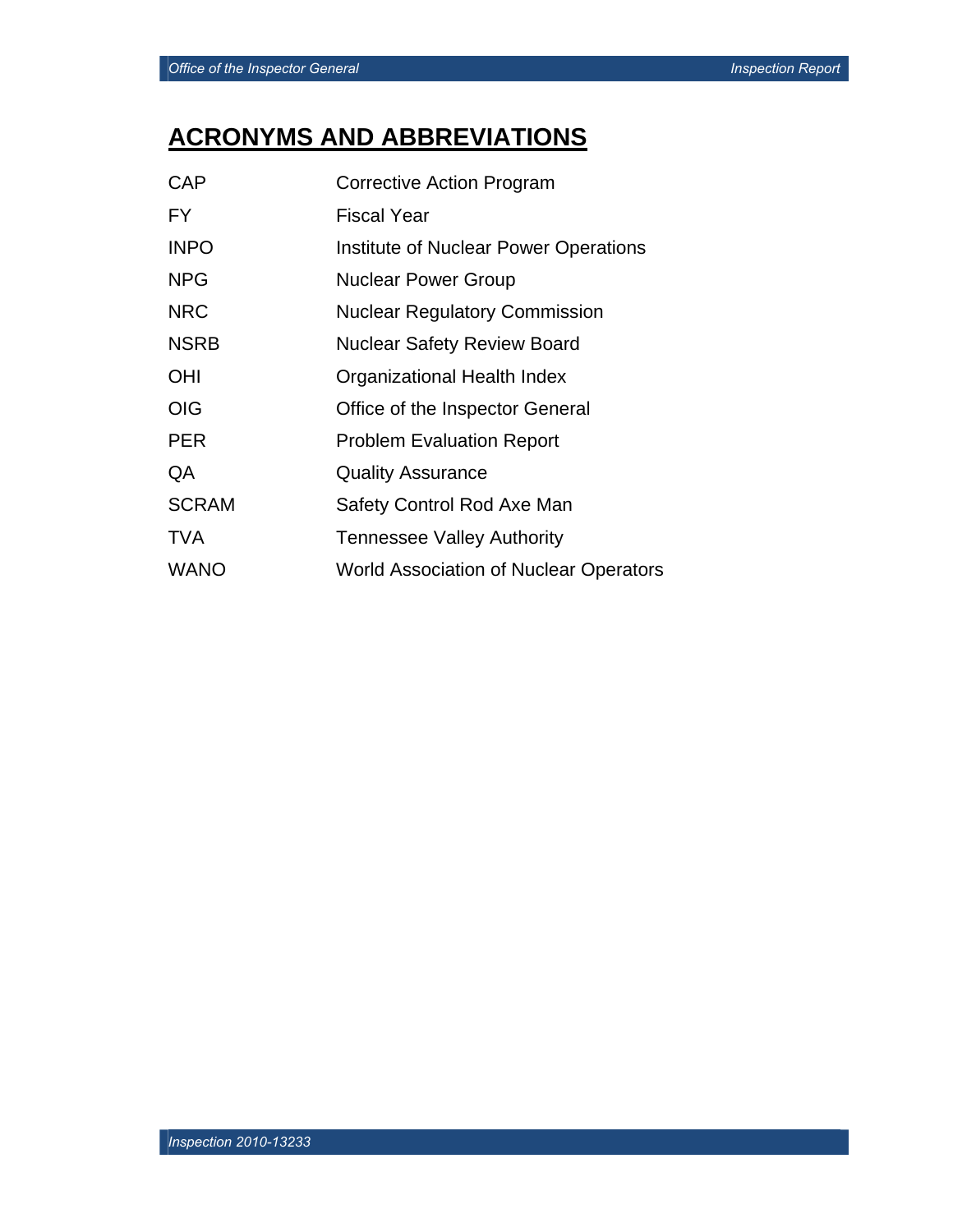# **TABLE OF CONTENTS**

| NPG PERFORMANCE DECLINED DUE TO EQUIPMENT RELIABILITY BUT<br>HAS SHOWN IMPROVEMENT THROUGH NEW INITIATIVES 4 |  |
|--------------------------------------------------------------------------------------------------------------|--|
|                                                                                                              |  |
| 20                                                                                                           |  |

## **APPENDIX**

OBJECTIVES, SCOPE, AND METHODOLOGY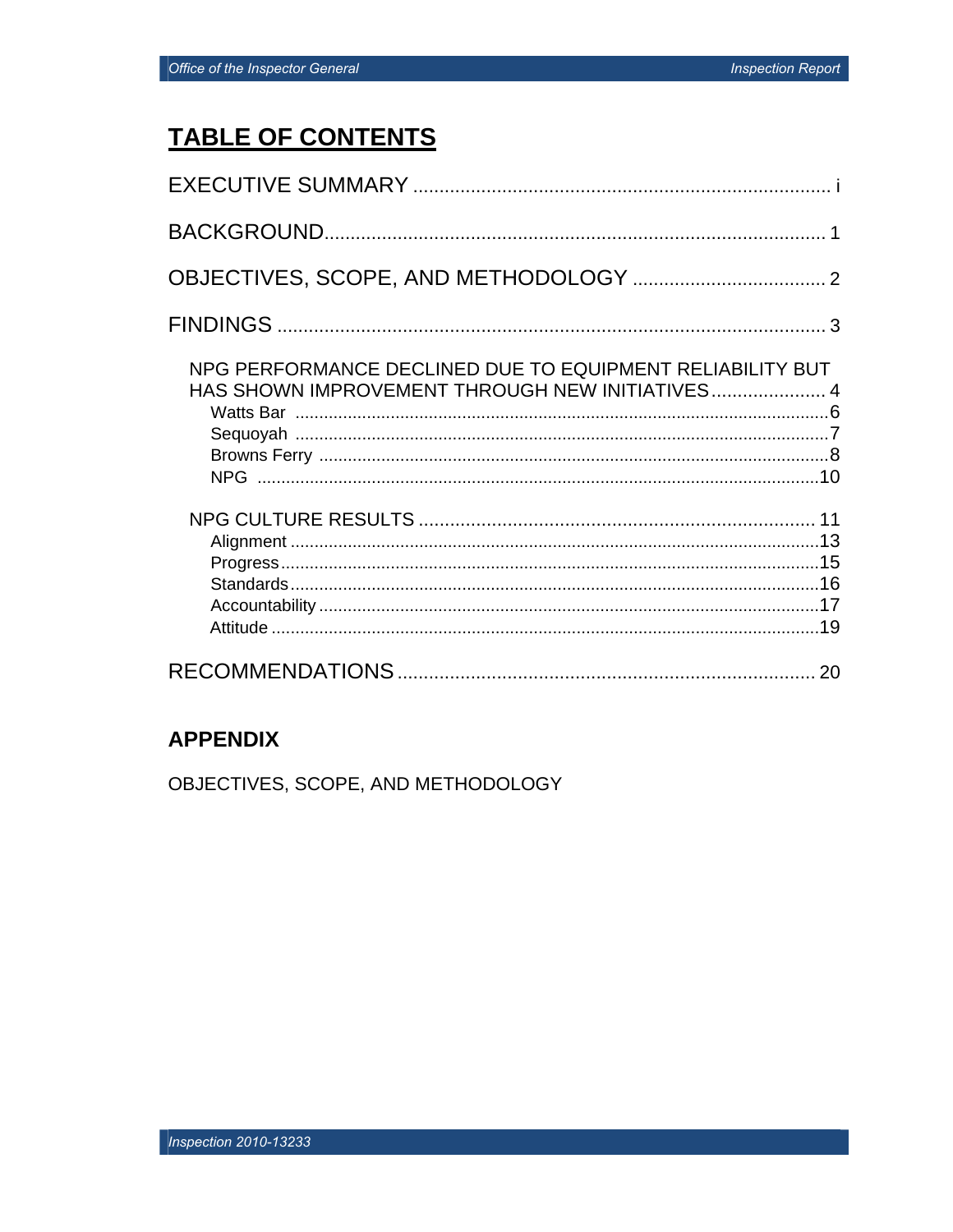

#### **Why the OIG Did This Review**

This review was included in our 2010 Inspection Plan and was initiated to assess the performance of the Tennessee Valley Authority's (TVA) Nuclear Power Group (NPG). This review included identifying (1) performance trends based on the Institute of Nuclear Power Operations (INPO) reports, (2) major contributing factors affecting the performance trends, and (3) patterns of behavior that have an impact on culture.

#### **What the OIG Found**

We assessed the performance of TVA's three nuclear generating plants individually and collectively over the 6-year period beginning 2005 through 2010. Overall, NPG's performance with respect to the INPO index declined through 2007 and has shown improvement through 2010. As discussed in more detail later, the INPO Index is the industry standard in trending nuclear performance safety and reliability. Through interviews and our review of documentation, we found that outages, both planned and forced, were a major contributing factor to the changes in INPO performance. The majority of the unplanned outages appear to be a result of equipment reliability issues. Factors contributing to performance improvement include a gap-based business plan and other new initiatives, including a focus on equipment reliability, within the organization.

As part of our review, we identified a number of steps management has taken to improve NPG performance as well as address areas for improvement in culture. As noted later, TVA is in the midst of a substantial cultural change effort. This review by the OIG (Office of the Inspector General) was meant to supplement TVA's broader effort, not supplant it. The elements of culture that we reviewed included: (1) Alignment, (2) Progress, (3) Standards, (4) Accountability, and (5) Attitude. In the areas of (1) Alignment and (2) Progress, management has taken actions that enhanced culture, as follows:

- Alignment NPG has adopted a fleet mentality, which focuses on operating plants as one team and one fleet to accomplish common goals. NPG also continues to work toward educating the workforce on their role and responsibilities in the organization.
- Progress NPG is taking strides to enhance the organization by considering recommendations made by both internal and external assessments to improve performance and integrating site business plans, projects, and other performance initiatives into NPG budgets and enterprise risk assessments to improve performance fleet-wide.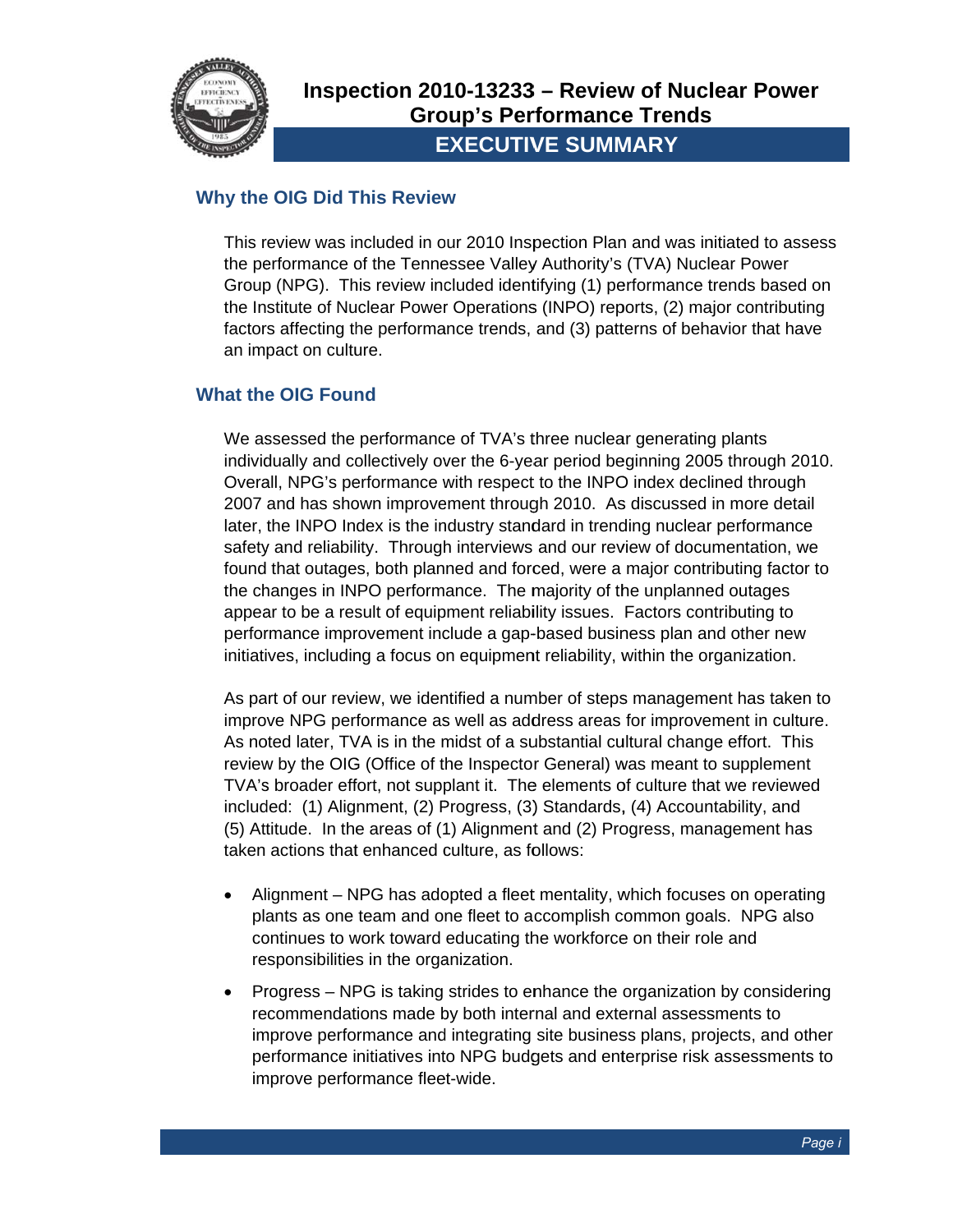

In the areas of (1) Standards, (2) Accountability, and (3) Attitude, we noted that while management has taken some corrective actions, the culture could be further enhanced by addressing certain issues:

- Standards Some standards and expectations are not clear or have not  $\bullet$ been clearly communicated or reinforced. However, this deficiency has been identified, and NPG is working to improve in this area.
- Accountability A lack of accountability has been to blame for issues that have arisen at the plants. There is an increased focus being placed on accountability to drive it down and throughout the organization. Specific examples of this behavior include revisions made to the Corrective Action Program (CAP) and regular accountability meetings held at each of the sites. However, the CAP and NPG's accountability efforts have not been fully effective.
- Attitude There have been efforts to improve the attitude of NPG's workforce, such as the management at Browns Ferry working to regain the trust of its employees. However, the lack of embracing initiatives and complacency of the workforce could hinder the organization's effectiveness.

#### **What the OIG Recommends**

We recommend the Chief Nuclear Officer:

- Increase the focus on standards within the organization by (1) evaluating  $\bullet$ adequacy of standards as compared to industry, (2) clarifying the expectations and standards that everyone should follow, and (3) reinforcing those standards throughout the organization.
- Continue to promote the fleet mentality throughout the organization and  $\bullet$ consider input from the workforce when making decisions that would directly affect their work.
- Continue efforts to be proactive in identifying opportunities that would enhance the organization.
- Work to build relationships and trust throughout NPG, which would encourage  $\bullet$ the workforce to embrace new initiatives, foster a fleet mentality, and increase their drive to perform.
- Implement actions to improve the CAP to increase the workforce's reliance  $\bullet$ on the program.

TVA management was provided a draft of this report for review. They did not have any comments on the report.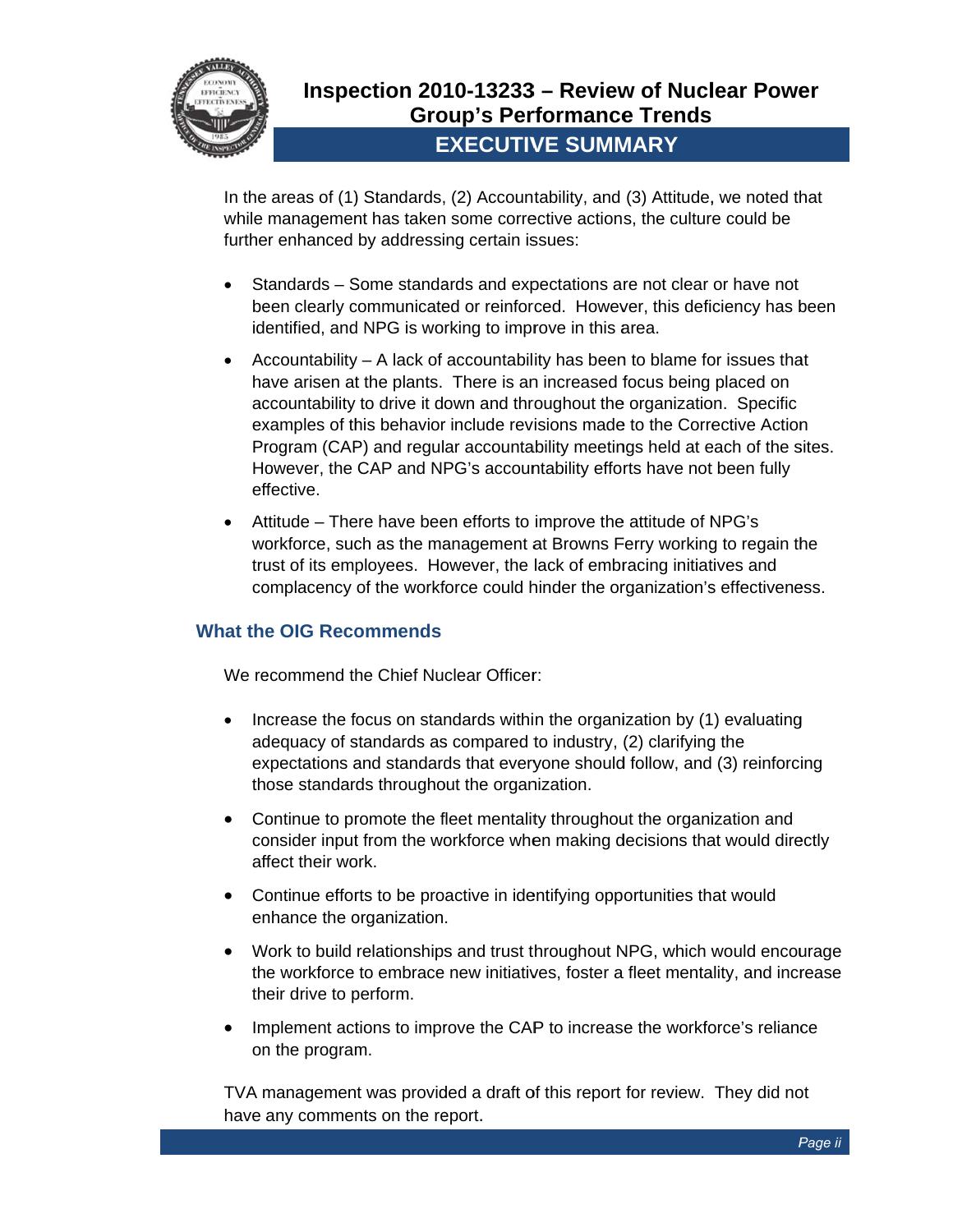## **BACKGROUND**

The Tennessee Valley Authority (TVA) began building nuclear power plants in the 1960s to respond to the rising demand for power. TVA has three nuclear plants with a total of six operating units that presently generate 30 percent of TVA's power supply. TVA has three operating nuclear plants, which include Browns Ferry, near Athens, Alabama, Sequoyah, in Soddy Daisy, Tennessee, and Watts Bar, near Spring City, Tennessee.

The performance and reliability of TVA's assets are important not only for the financial health of TVA, but failure could result in health, safety, and environmental impacts. TVA's Nuclear Power Group (NPG) maintains a set of Fleet Metrics, which consists of lists of agreed-upon indicators, owners, definitions, performance criteria, and basis. The Institute of Nuclear Power Operations (INPO) was originally created in order "to establish a program that specifies appropriate safety standards including those for management, quality assurance, and operating procedures and practices, and that conducts independent evaluations." INPO is a member of the World Association of Nuclear Operators (WANO) and represents U.S. utilities within WANO. In addition to INPO's index, INPO also tracks a number of other indicators TVA uses to trend performance.

TVA uses the INPO Index as its primary nuclear safety index. The INPO Index is the recognized industry standard for trending operations performance based on safety and reliability. It is a weighted combination of performance indicators and is a useful tool for management in trending overall station performance. The indicators used to calculate the index change periodically. The number of indicators has increased from 10 in 2010 to 12 in 2011.

The information for the other measures tracked by NPG in the Fleet Metrics book related to site events, management challenges, operational focus issues, and personnel safety issues is also submitted to INPO on a regular basis. INPO assimilates the information submitted by its members so that each utility can benchmark against other utilities.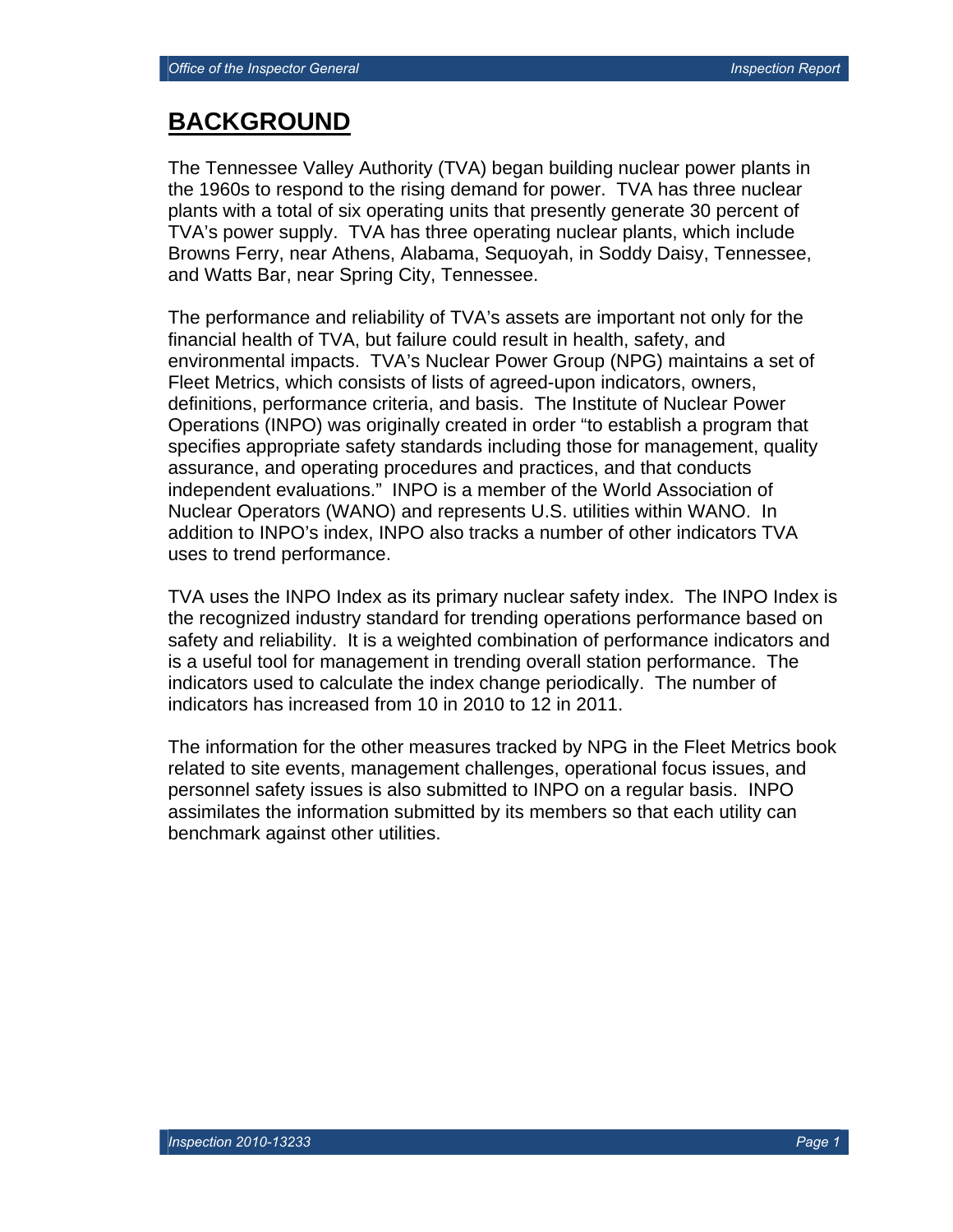$\overline{a}$ 

## **OBJECTIVES, SCOPE, AND METHODOLOGY**

This review was included in the Office of the Inspector General's (OIG) 2010 Inspection Plan and was initiated to assess the performance of TVA's NPG. This review is intended to provide an objective evaluation of the performance and certain cultural elements of TVA's NPG. The objectives of our review were to identify (1) performance trends based on the INPO reports, (2) major contributing factors affecting the performance trends, and (3) patterns of behavior that have an impact on culture.

To achieve our objectives, we interviewed key NPG personnel including site vice presidents, plant managers, engineering directors, maintenance managers, and other site and corporate management. Additionally, we obtained and analyzed plant business plans, Quality Assurance (QA) reports, Nuclear Safety Review Board (NSRB) minutes, the nuclear operating model, Fleet Metrics book, and other relevant information related to NPG's performance and documents that identified patterns of behavior. We developed and applied a framework to evaluate certain cultural elements.

The five areas that make up the framework are Alignment, Progress, Standards, Accountability, and Attitude. Each of the five areas were given one of three ratings: very supportive, somewhat supportive, or generally unsupportive<sup>1</sup>. A very supportive rating would demonstrate activities and actions that illustrate a positive culture for that given element, while an unsupportive rating would show a need to improve the actions and activities related to that element. The approach used in developing this framework was discussed with the TVA management that was in charge of the culture change. As to our observations about culture within NPG, we are aware that it is a common methodology to evaluate culture using a survey instrument such as the one employed by TVA's consultants McKinsey and Company. While the OIG did not conduct a formal survey, we did identify patterns through documented third-party observations and key interviews across TVA's nuclear program that highlight how well TVA is doing. We offer this information as collateral data to McKinsey's work.

In 2011, McKinsey completed an assessment of TVA's Organizational Health Index (OHI). TVA worked with McKinsey to complete a detailed review of TVA's systems, standards, controls, and culture in order to improve TVA's effectiveness. The practices that were evaluated in the OHI were assigned a quartile based upon the utility industry. We reviewed the survey results completed by McKinsey and were unable to make a comparison between OHI results and our cultural evaluation because the questions in the OHI survey did not necessarily match what we reviewed. However, both McKinsey's and the OIG's work noted NPG has improved in some areas and that other areas still need improvement.

**Inspection 2010-13233** Page 2 **Page 2** Page 2 **Page 2** Page 2 Page 2 Page 2 Page 2 Page 2 Page 2 Page 2 Page 2 Page 2 Page 2 Page 2 Page 2 Page 2 Page 2 Page 2 Page 2 Page 2 Page 2 Page 2 Page 2 Page 2 Page 2 Page 2 Page 1 The term "very supportive," "somewhat supportive" and "generally unsupportive" are terms of art used in the OIG matrix set out as Figure 6 on page 12.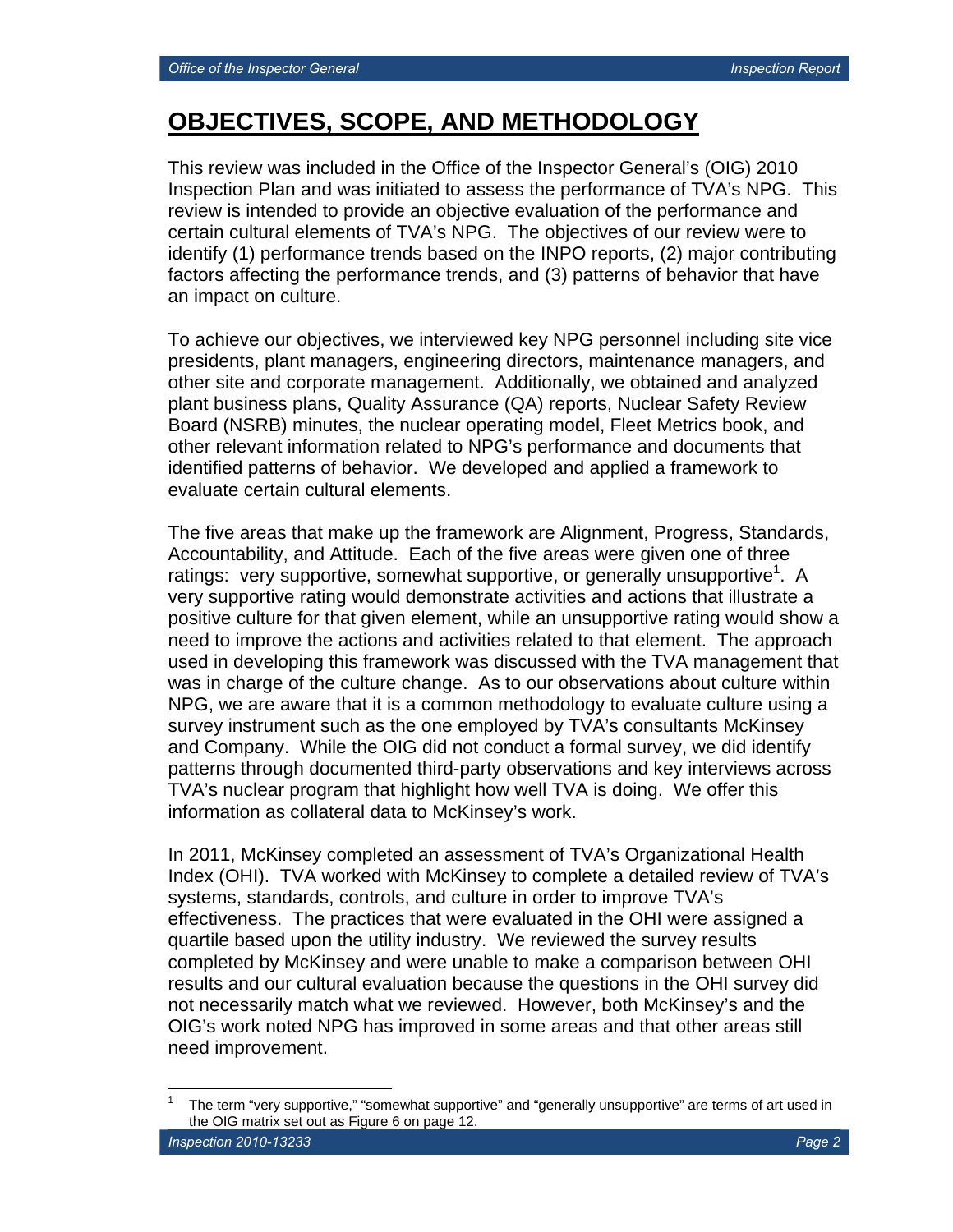The scope of this review included performance of TVA's NPG from fiscal year (FY) 2005-2010. This review was conducted in accordance with the "Quality Standards for Inspections."

For additional details of the work performed, see the Appendix.

## **FINDINGS**

We assessed the performance of TVA's three nuclear generating plants individually and collectively. Overall, NPG's INPO index performance declined through 2007 and has shown improvement through 2010. Through interviews and our review of documentation, we found that outages, both planned and forced, were a major contributing factor to the changes in INPO performance. The majority of the unplanned outages appear to be a result of equipment reliability issues. Factors contributing to performance improvement include a gap-based business plan and other new initiatives, including a focus on equipment reliability, within the organization.

Our review of certain NPG cultural elements found a very supportive<sup>2</sup> culture as it relates to:

- Alignment NPG has adopted a fleet mentality, educating the workforce on their role and responsibilities in the organization; however, having the workforce embrace this mentality will take time.
- Progress Site business plans, projects, and other performance initiatives have been integrated into NPG budgets and enterprise risk assessments.

However, NPG culture was somewhat supportive or generally unsupportive in the areas of:

- Standards Some standards and expectations are not clear or have not been clearly communicated or reinforced. However, this deficiency has been identified, and NPG is working to improve in this area.
- Accountability A lack of accountability has been to blame for issues that have arisen at the plants, but a new focus on accountability is being driven down and throughout the organization. Specific examples of this behavior include revisions made to the Corrective Action Program (CAP) and regular accountability meetings held at each of the sites. However, there are still indications that the CAP is not fully effective, and internal assessments continue to find instances where accountability is still lacking.
- Attitude There have been efforts to improve the attitude of NPG's workforce, such as the management at Browns Ferry working to regain the trust of its

**Inspection 2010-13233** Page 3 **Page 3**  $\overline{a}$ 2 The criteria for the terms "very supportive," "somewhat supportive" and "generally unsupportive" can be found in the framework in Figure 6 on page 12.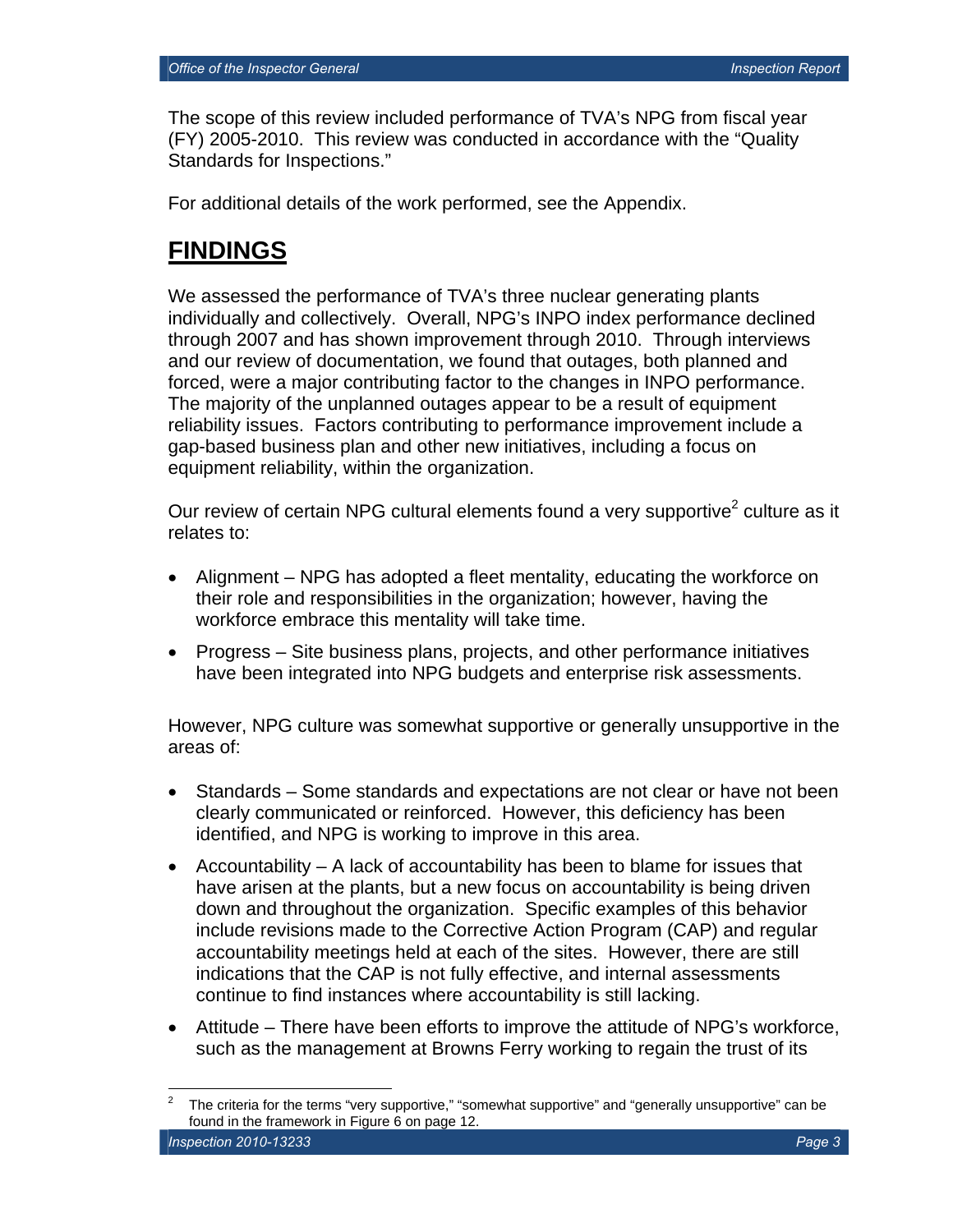employees. However, the lack of embracing initiatives and complacency of the workforce could hinder the organization's effectiveness.

### **NPG PERFORMANCE DECLINED DUE TO EQUIPMENT RELIABILITY BUT HAS SHOWN IMPROVEMENT THROUGH NEW INITIATIVES**

Based on the performance of all the nuclear plants, NPG's performance declined through 2007 but has shown improvement through 2010. Even with the improvement, as of 2010, NPG has not achieved its previous 2005 INPO index. Through interviews and our review of documentation, we found that outages, both planned and forced, at the plants have been a major contributing factor to the changes in the INPO performance. The majority of the unplanned outages appear to be a result of equipment reliability issues. However, in the last 3 years, NPG's INPO performance has improved with contributing factors being a gapbased business plan and other new initiatives, including a focus on equipment reliability, within the organization.

The INPO Index is made up of performance indicators that are assessed on a monthly, quarterly, and yearly basis. The indicators that made up the index in 2010 are shown in Figure 1.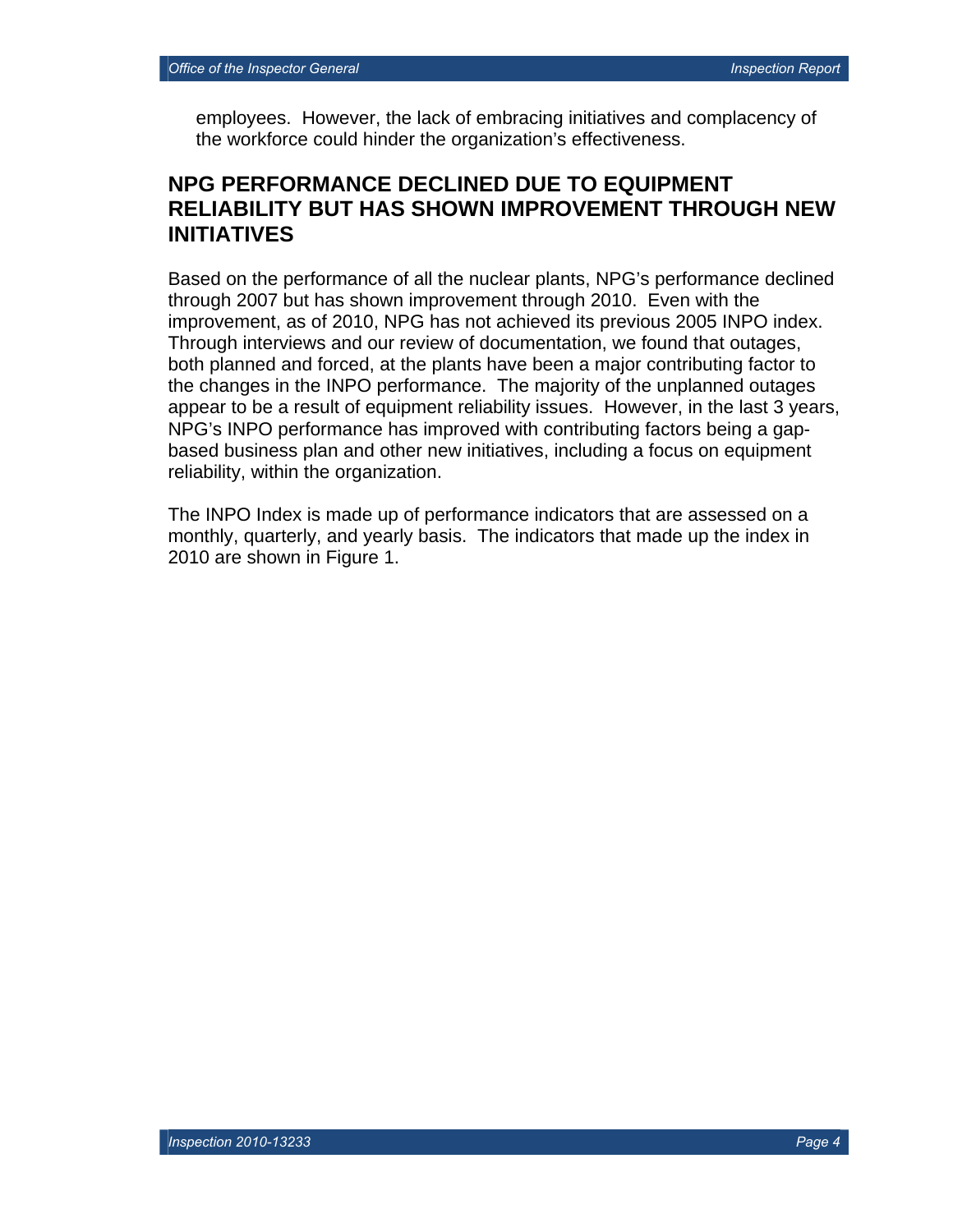| <b>INPO Performance Indicator</b>                                   | <b>Indicator Description</b>                                                                                                                                           |
|---------------------------------------------------------------------|------------------------------------------------------------------------------------------------------------------------------------------------------------------------|
| <b>Safety System Performance</b>                                    | Monitors the availability of 3 standby<br>safety systems <sup>3</sup> at each plant.                                                                                   |
| <b>Fuel Reliability</b>                                             | Monitors progress in preventing defects in<br>the metal cladding that surrounds fuel.                                                                                  |
| <b>Chemistry Effectiveness</b>                                      | Indicates progress in controlling chemical<br>parameters to retard deterioration of key<br>plant materials and components.                                             |
| <b>Total Industry Safety Accident</b><br>Rate                       | Captures lost time and restricted duty<br>injuries for the total station personnel<br>including contractors.                                                           |
| <b>Unit Capability Factor</b>                                       | Percentage of maximum energy<br>generation that a plant is capable of<br>supplying to the electrical grid.                                                             |
| <b>Forced Loss Rate</b>                                             | Percentage of energy generation during<br>non-outage periods that a plant is not<br>capable of supplying to the electrical grid<br>because of unplanned energy losses. |
| <b>Collective Radiation Exposure</b>                                | Monitors the effectiveness of personnel<br>radiation exposure controls.                                                                                                |
| Unplanned Automatic SCRAMs <sup>4</sup><br>(per 7,000 hrs critical) | Tracks the mean scram (automatic<br>shutdown) rate for 1 year (7,000 hours) of<br>operation.                                                                           |

The INPO Index is a weighted combination of performance indicators. Each element is calculated based on a standard industry definition. The product of each calculation is given a weighted score with the maximum obtainable being 100 points. Many of the indicators are measured over an 18- to 24-month period; therefore, something that happened 2 years ago can still affect the current INPO Index.

The following pages present information on INPO Index performance for each of TVA's three nuclear plants—Watts Bar, Sequoyah, and Browns Ferry—and NPG as a whole.

 $\overline{a}$ 

<sup>3</sup> The three safety systems that are monitored count as three separate indicators in the Index.<br>4  $\degree$  CDAM stands for safety control red ave man. The Nuclear Beaulatory Commission defines

SCRAM stands for safety control rod axe man. The Nuclear Regulatory Commission defines SCRAM as the sudden shutting down of a nuclear reactor, usually by rapid insertion of control rods, either automatically or manually, by the reactor operator.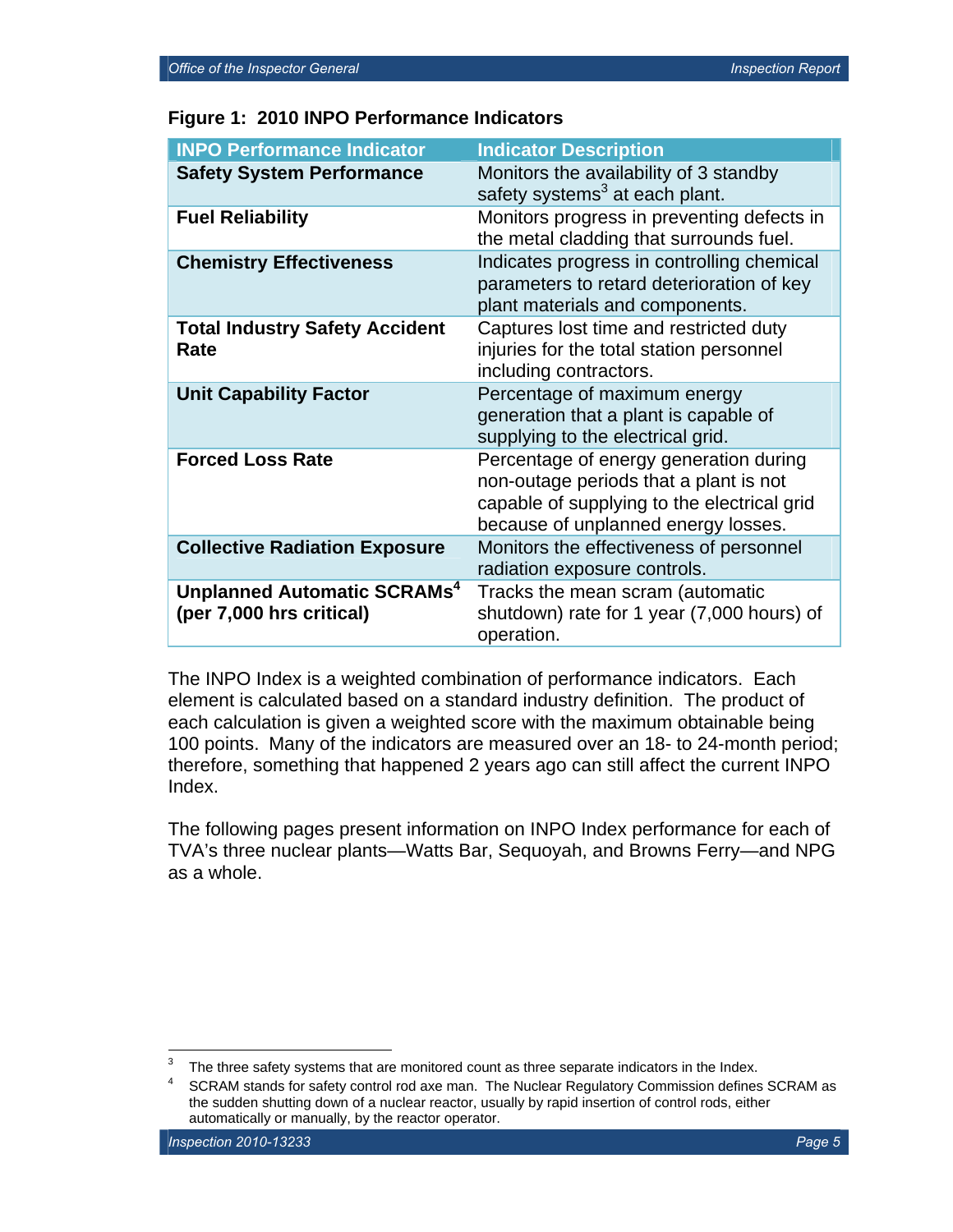#### **Watts Bar**

Watts Bar has had a positive trend with respect to the INPO index since FY 2007. However, year-to-year actual performance shown in Figure 2 varied significantly. The change between 2005 and 2007 was a 32.2 point decline.





The performance indicators that led to this decline in the index were in the areas of Forced Loss Rate, Unit Capability Factor, and Collective Radiation Exposure. Watts Bar experienced two significant outages in the FY 2005 to FY 2007 time frame that affected these indicators. In 2006, a turbine rotor blade failure caused a forced outage.<sup>5</sup> This outage lasted for approximately 25 days. In 2007, there was a planned 80-day outage to replace a steam generator. The plant being shut down this amount of time decreased the performance in the Forced Loss Rate, Unit Capability Factor, and Collective Radiation Exposure. Although this outage was planned, it still negatively impacted the INPO performance of the plant.

<sup>-&</sup>lt;br>5 The root cause of the failure was determined to be operational at the high-end of approved condenser backpressure limits. To deter this from happening again, TVA has limited operation at higher backpressures.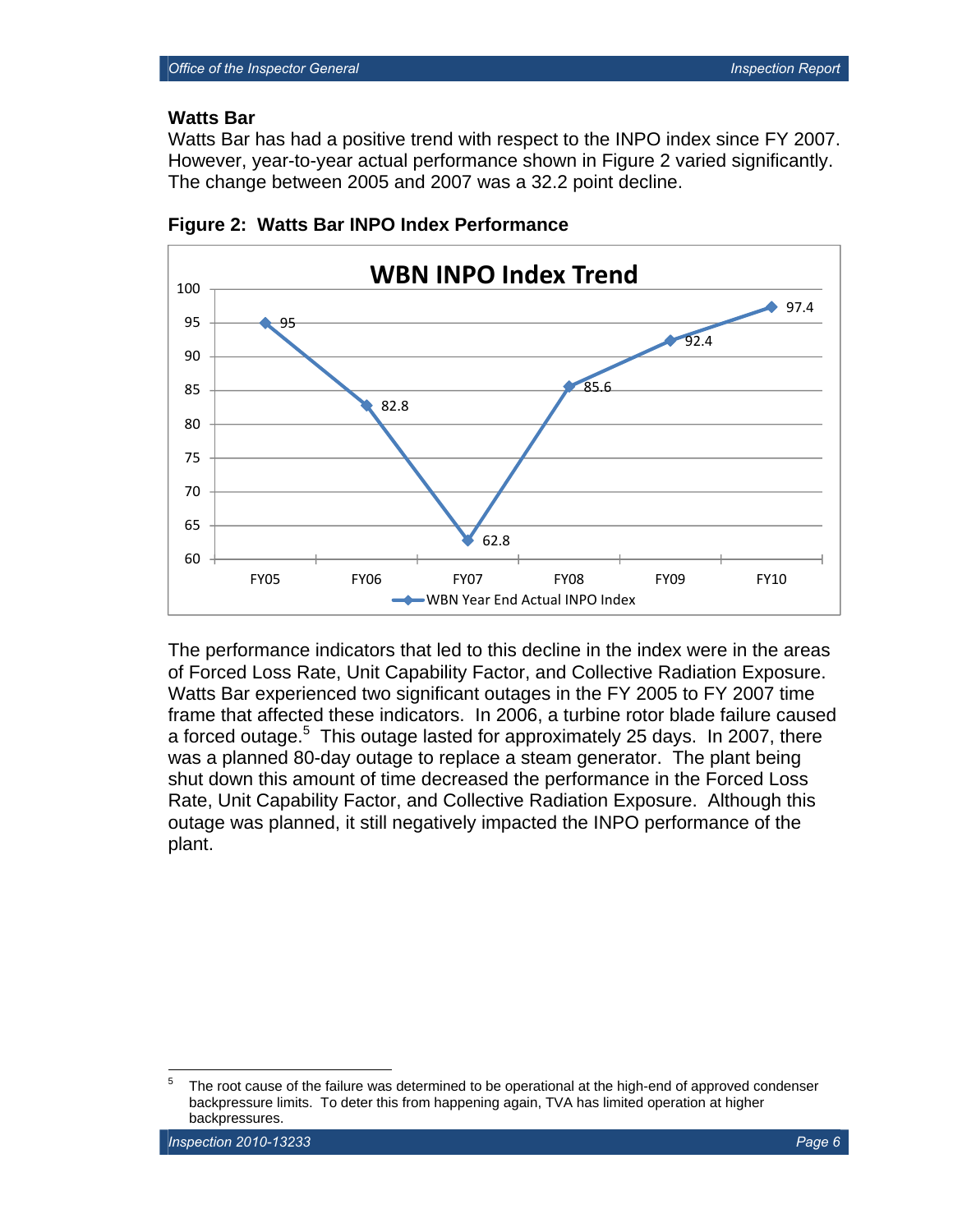#### **Sequoyah**

Sequoyah experienced a slightly negative trend from FY 2005 through FY 2010. Sequoyah year-end actual INPO index is shown in Figure 3. There has been a 3.9 point drop since 2005.





In 2007, a refueling outage contributed to the elevation of Collective Radiation Exposure. Additionally, a number of unplanned reactor Safety Control Rod Axe Man (SCRAMs) contributed to the performance decline of Unit Capability Factor. According to the most recent Sequoyah business plan, the SCRAMs were related to equipment reliability as well as human performance issues.

More recent challenges have been around the area of procedure use and adherence. During the 2010 refueling outage, the QA department identified procedural noncompliance on most jobs encountered. QA observed a direct correlation between the procedural noncompliance and a lack of line management in the field during the outage. According to the fourth quarter 2010 QA report, adherence to procedures was an "overwhelming concern" for QA during the 2010 refueling outage. Because Sequoyah's performance has not met expectations, they have developed a site-improvement plan based on a model that uses performance monitoring to help identify gaps and to develop solutions.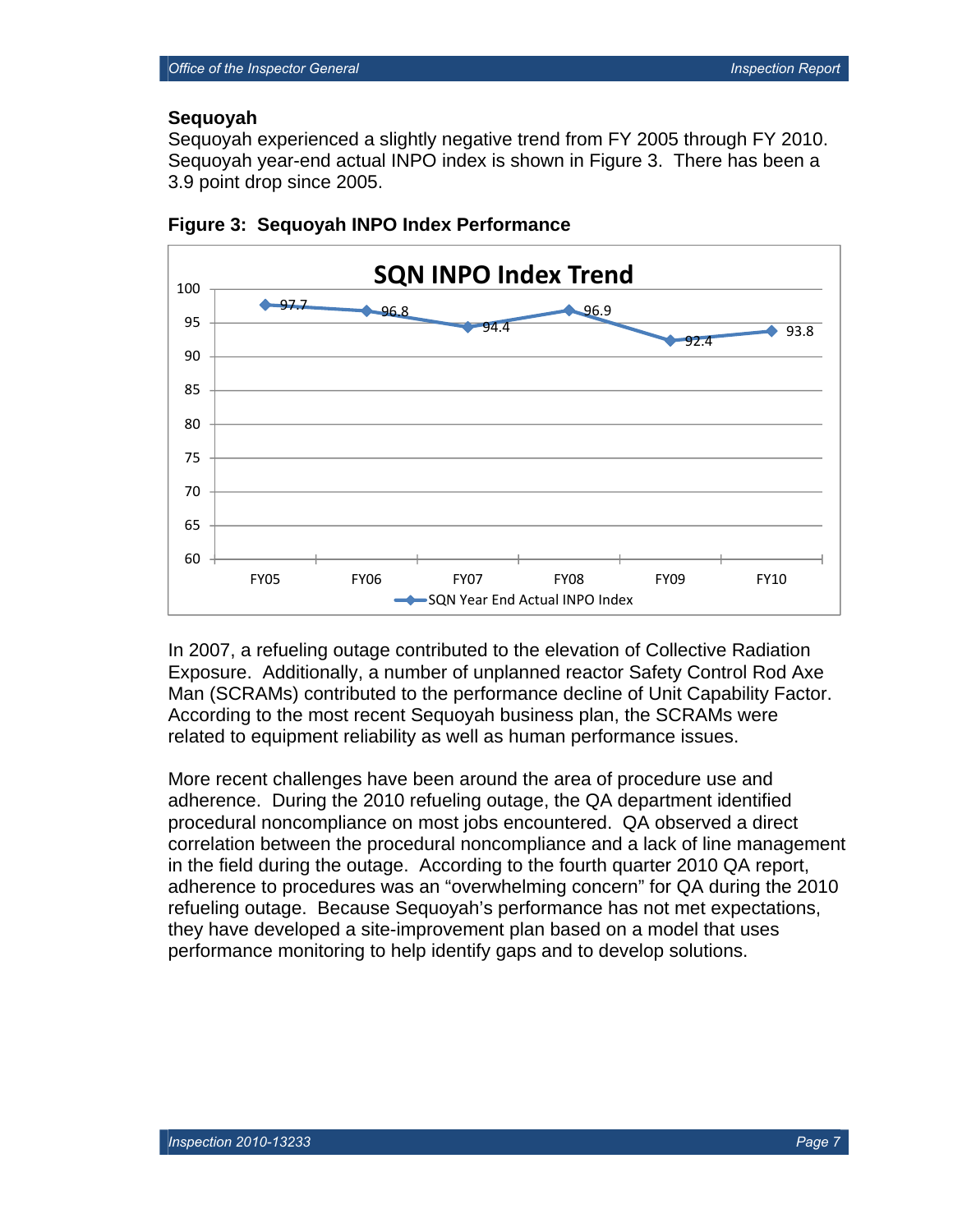#### **Browns Ferry**

Browns Ferry experienced a negative trend in the INPO index between FY 2005 and FY 2008 and has shown improvement through 2010. Figure 4 below shows Browns Ferry's year-end actual INPO index. Between FY 2005 and FY 2008, Browns Ferry experienced a 21.5 point decrease in the INPO index.



**Figure 4: Browns Ferry INPO Index Performance** 

Performance indicators that contributed to the decline at Browns Ferry included Chemistry Effectiveness, Chemistry Performance, Collective Radiation Exposure, Emergency AC Power Unavailability, Forced Loss Rate, High Pressure Injection Unavailability, Unit Capability Factor, and Unplanned Automatic SCRAMs.

Browns Ferry experienced a number of unplanned automatic SCRAMs with the restart of Unit 1. During the first 6 months of operation, Browns Ferry Unit 1 experienced five reactor SCRAMs. The number and frequency of the SCRAMs raised many questions with the Nuclear Regulatory Commission (NRC), and the unit was added to the NRC watch list with a yellow ranking that requires additional oversight of the unit by the NRC. A previous OIG review<sup>6</sup> found the operating issues were due to improper installation of fittings, original plant design errors, failure to identify the correct root cause of a previous issue in a timely manner, and failure to identify a missing support during a walkdown. The SCRAMs in combination with other outages through this time frame had a significant impact on indicators such as Unplanned Automatic SCRAMs, Forced Loss Rate, Unit Capacity Factor, and Collective Radiation Exposure.

<sup>-&</sup>lt;br>6 Inspection 2008-11802, Review of Browns Ferry Nuclear Plant Unit 1 Operating Issues Since the Restart in May 2007.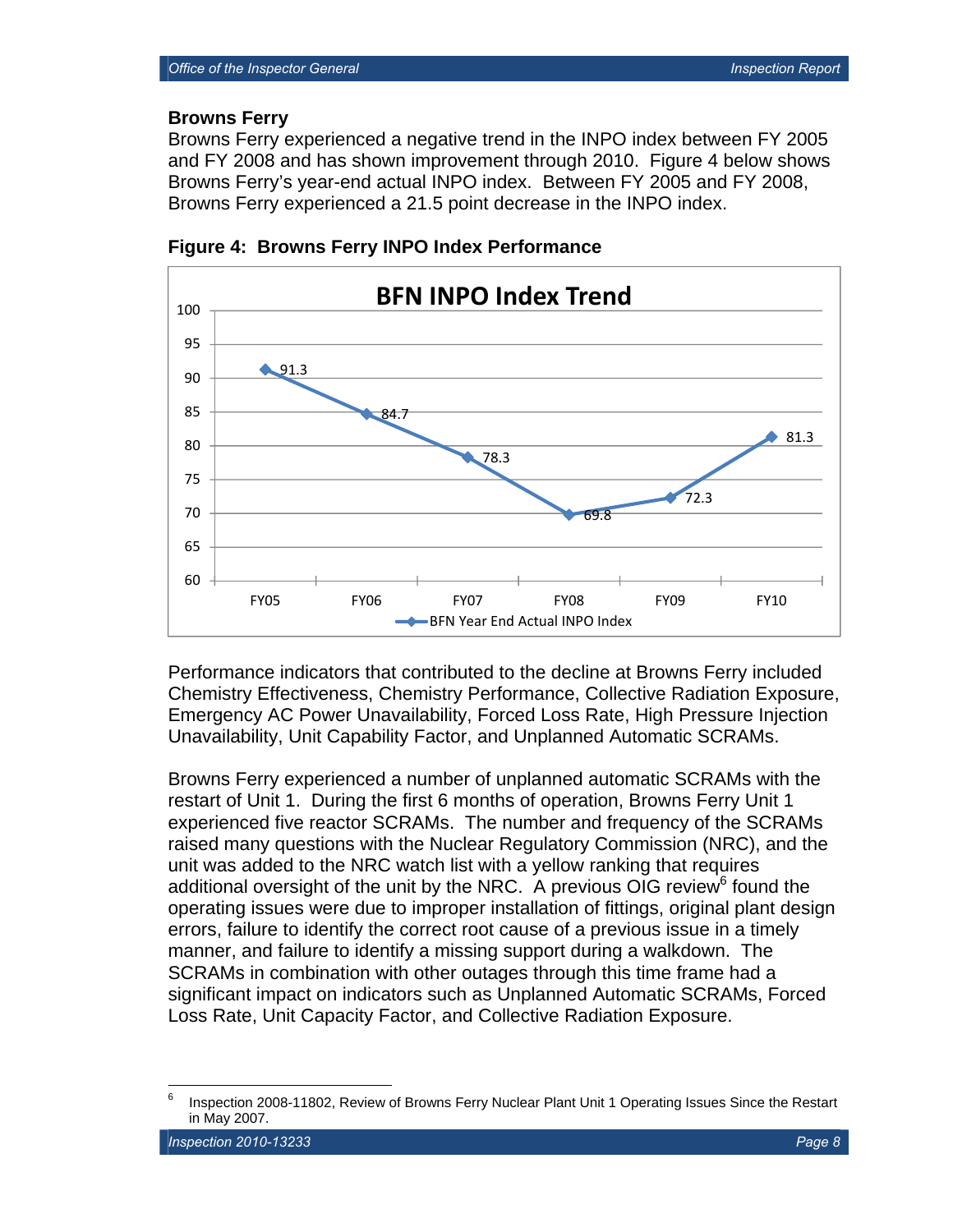To improve performance at Browns Ferry, in 2008 NPG initiated a Turnaround Plan. The Turnaround Plan addressed the following six focus areas: (1) Working Safe and Error Free, (2) Scheduling, Planning, and Implementing Work Efficiently, (3) Finding and Correcting Problems, (4) Fixing the Plant, (5) Leading the Organization, and (6) Staffing and Employee Development. Out of the turnaround effort, the site initiated 40 projects. Of these projects, 37 were completed as of May 2011. Of the final three projects, one has been funded and is an ongoing project, and the other two have been either funded or budgeted and are planned for completion. Based on Browns Ferry's performance increase of 9 points in 2010, the improvements made as part of the Turnaround Plan appear to have had a positive impact on the performance.

In addition to the issues with the Unit 1 restart, the NRC concluded during its routine biennial inspection in August 2007 that Browns Ferry had been "slow to effect significant improvement in equipment reliability based on the number of equipment problems and timeliness of corrective actions."

On May 10, 2011, NRC issued a "red" finding that will increase NRC oversight and inspection of Browns Ferry. This was due to a residual heat removal<sup>7</sup> valve failure that occurred during a refueling outage in October 2010. NPG conducted additional analysis and appealed the finding. In June 2011, the NRC denied this appeal but agreed to do further review. Upon further review, the NRC reaffirmed its denial of TVA's appeal in August 2011. This event could have impact on future performance indicators at Browns Ferry.

 $\overline{a}$ 

<sup>7</sup> A residual heat remover valve is one of two independent valves that are designed to help keep a reactor cool in the event of a shutdown.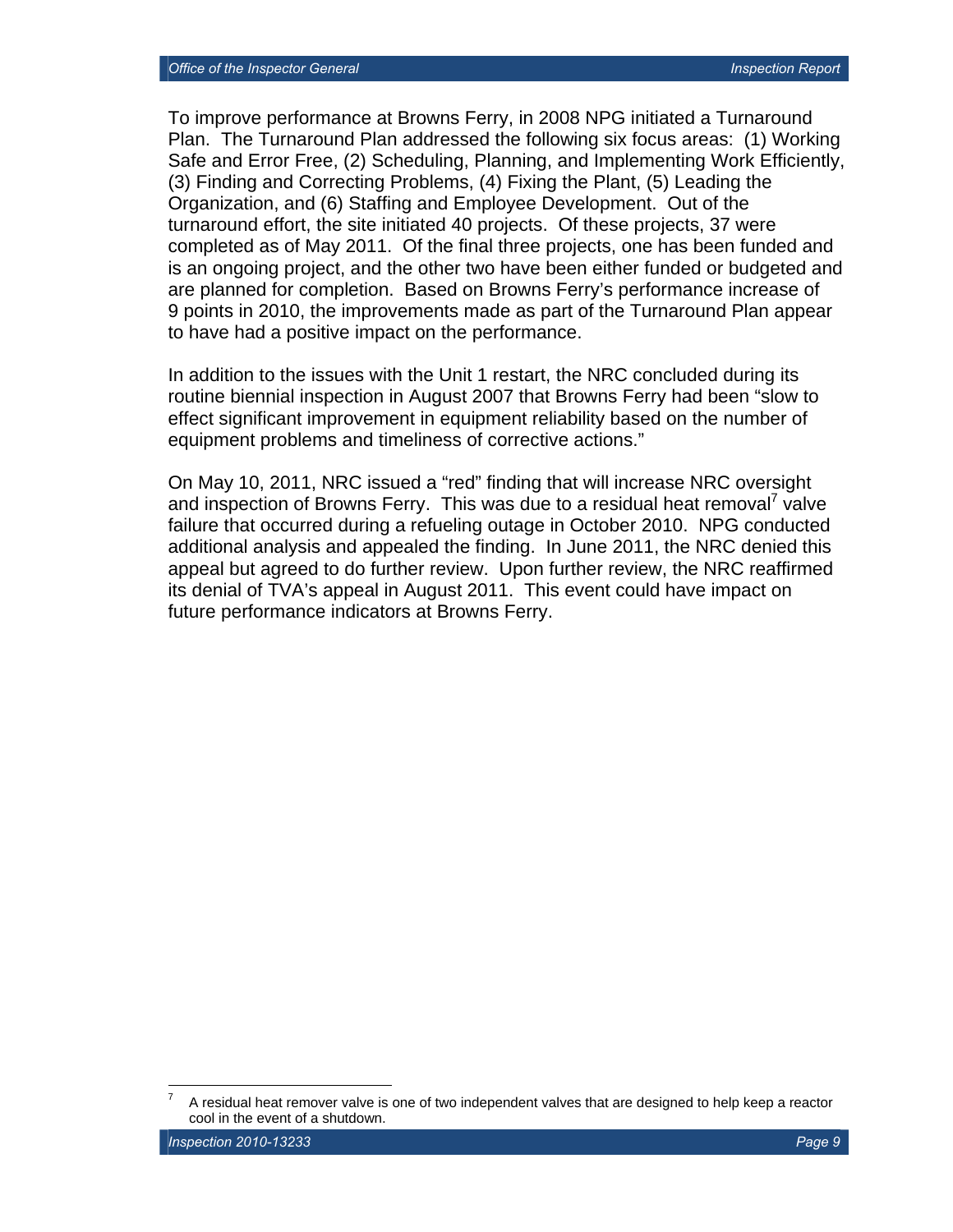#### **NPG**

Based on the performance of all the nuclear plants, NPG's performance declined through 2007 but has since shown improvement. Even with the improvement, as of 2010, NPG has not achieved its previous 2005 INPO index of 94.7. The prevailing cause being the number of plant outages, both forced and planned.



**Figure 5: NPG INPO Index Performance** 

In the last 3 years, NPG has seen a rise in INPO performance. In 2010, NPG started to conduct gap-based business plans. The gap-based business plans include the gap analysis, initiatives, and actions to close the gaps consistent with the TVA Strategic Objectives and NPG's Focus Areas, including equipment reliability, over a 5-year period. In the 2011-2015 site business plans, NPG set a goal to be a top quartile performer by 2015. They have implemented programs such as Gaps to Excellence plans meant to raise performance. However, the current NPG culture may be hampering improvement efforts.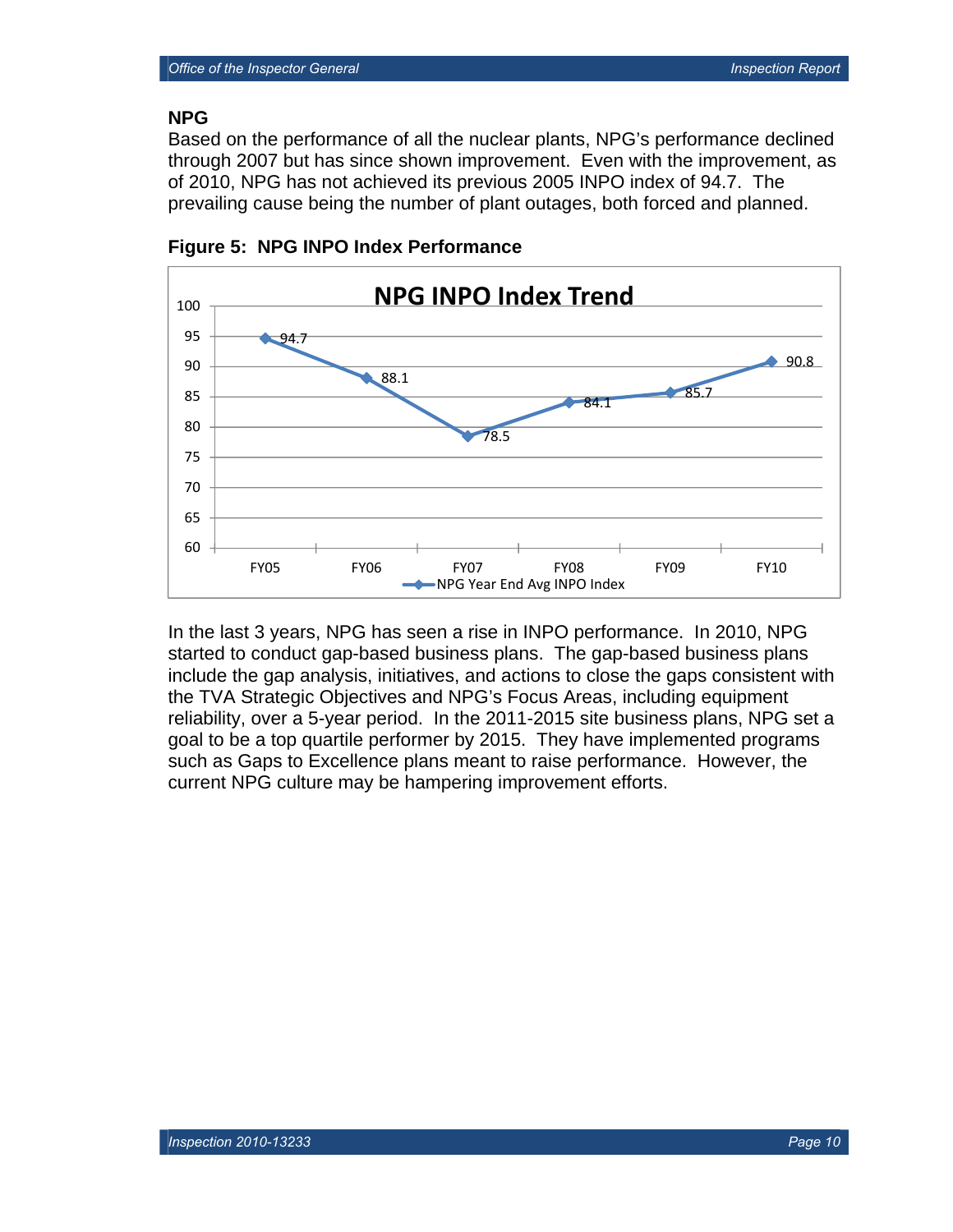#### **NPG CULTURE RESULTS**

*Culture affects everything we do and how we do it. So when performance is not up to where it should be, we examine the culture to identify the barriers and speed bumps that are getting in the way.*  Dr. Rodger Dean Duncan<sup>8</sup>

Corporate culture is defined as the combined beliefs, values, ethics, procedures, and atmosphere of an organization. The culture of an organization is often expressed as "the way we do things around here" and consists of largely unspoken values, norms, and behaviors that become the natural way of doing things. $^9$ 

Prior reviews of TVA's governance and culture have clearly established that across the company there are cultural hard spots. Since the Kingston coal ash spill in December 2008, TVA has focused on improving its culture and has experienced significant progress according to the surveys conducted by McKinsey. In 2011, McKinsey completed an assessment of TVA's Organizational Health Index (OHI). The OHI evaluated both NPG and TVA as a whole in regard to culture.<sup>10</sup> Due to differing methods for evaluating culture, we were unable to make a direct comparison between OHI results and our cultural evaluation. However, the OHI results, much like our cultural assessment, show the need for improvement. The OHI results for NPG show that some cultural areas have shown improvement, while other areas have lagged.

Our evaluation of cultural elements was intended to provide discrete, on-theground observations resulting from our work. To do our evaluation, we applied a cultural framework designed by the OIG, as seen in Figure 6. This framework was developed in response to the obvious need for the OIG to capture culture data that is presented in the course of our routine audit work but which is collateral to the primary review. The elements of culture that we reviewed were (1) Alignment, (2) Progress, (3) Standards, (4) Accountability, and (5) Attitude.

1

<sup>8</sup> Dr. Duncan is a recognized expert in the field of change management and has extensive experience in the nuclear industry in the United States.<br><sup>9</sup> This definition of cornects subvisoements

This definition of corporate culture came from the BNET.com Business Dictionary.

 $10$  McKinsey has reported even better culture numbers in pulse surveys since the OHI. A pulse survey contains a subset of questions from the OHI survey and can be used to estimate or predict the OHI score.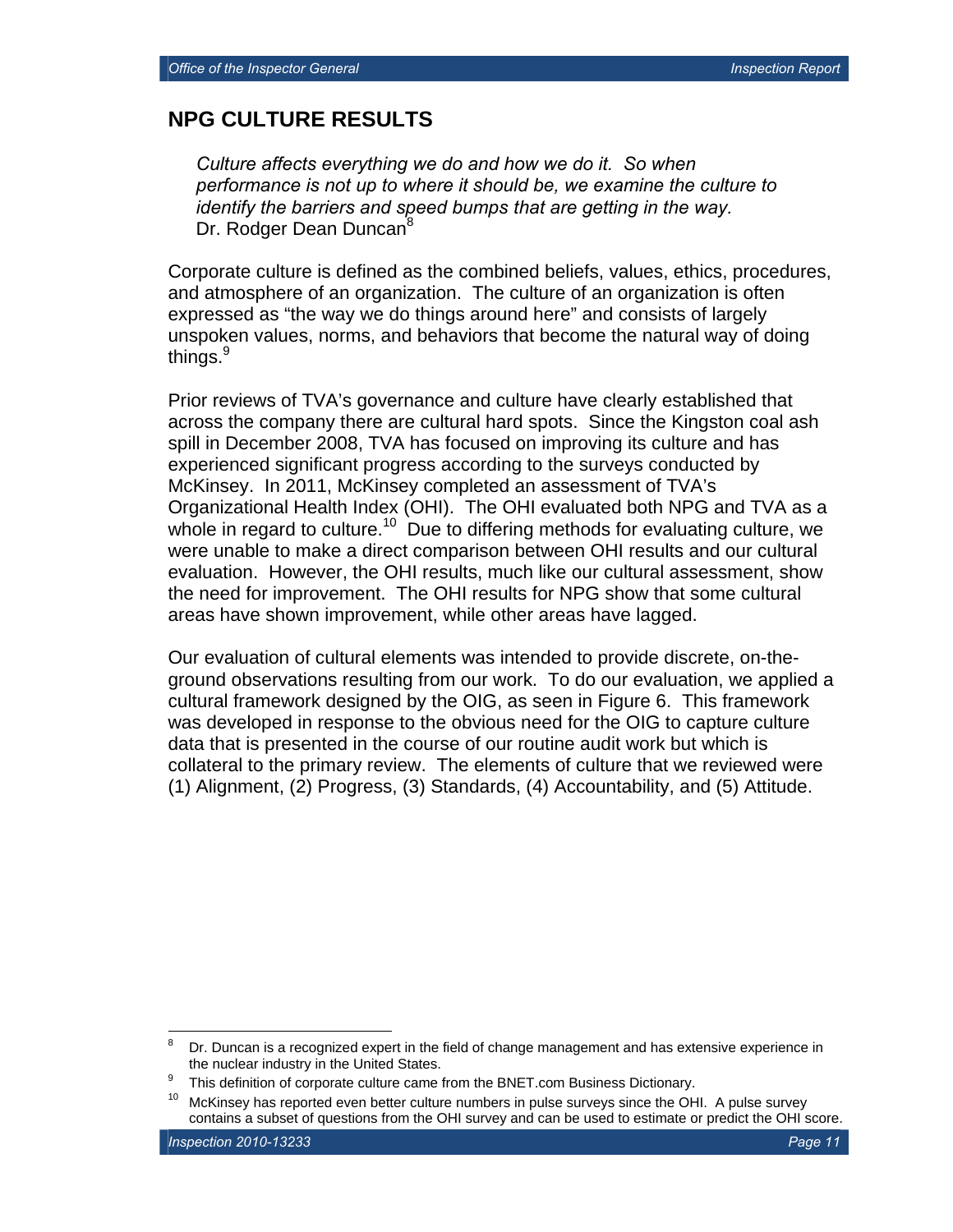| <b>Framework for Evaluating Cultural Elements</b> |                                                                                                                                                                                                                                                                                                                                                                                   |                                                                                                                                                                                                                                                                                                                                                                                                                       |                                                                                                                                                                                                                                                                                                                                                                                                                |  |
|---------------------------------------------------|-----------------------------------------------------------------------------------------------------------------------------------------------------------------------------------------------------------------------------------------------------------------------------------------------------------------------------------------------------------------------------------|-----------------------------------------------------------------------------------------------------------------------------------------------------------------------------------------------------------------------------------------------------------------------------------------------------------------------------------------------------------------------------------------------------------------------|----------------------------------------------------------------------------------------------------------------------------------------------------------------------------------------------------------------------------------------------------------------------------------------------------------------------------------------------------------------------------------------------------------------|--|
|                                                   | <b>Very Supportive</b>                                                                                                                                                                                                                                                                                                                                                            | <b>Somewhat Supportive</b>                                                                                                                                                                                                                                                                                                                                                                                            | <b>Generally Unsupportive</b>                                                                                                                                                                                                                                                                                                                                                                                  |  |
| Alignment                                         | • Strong organizational<br>structure and alignment<br>across NPG to clarify<br>ownership and promote<br>accountability<br>• Site business plan aligns<br>with NPG's focus areas<br>which align with TVA's<br><b>Strategic Plan</b><br>• Standardized methods,<br>shared benchmarking,<br>good practices, and<br>synchronized efficiencies<br>are demonstrated across<br>the fleet | • Semi-strong organizational<br>structure and alignment<br>across NPG to clarify<br>ownership and promote<br>accountability<br>• Site business plan<br>somewhat aligns with<br>NPG's focus areas which<br>somewhat align with TVA's<br><b>Strategic Plan</b><br>• Standardized methods,<br>shared benchmarking, good<br>practices, and synchronized<br>efficiencies are generally<br>demonstrated across the<br>fleet | • No organizational<br>structure and alignment<br>across NPG to clarify<br>ownership and promote<br>accountability<br>• No site business plan or<br>the site business plan<br>does not align with<br>NPG's focus areas<br>and/or TVA's Strategic<br>Plan<br>• Standardized methods,<br>shared benchmarking,<br>good practices, and<br>synchronized<br>efficiencies are not<br>demonstrated across<br>the fleet |  |
| Progress                                          | • Initiatives and programs<br>have been put in place<br>to address<br>recommendations from<br>internal and external<br>assessments<br>• Site business plans,<br>projects, and other<br>performance initiatives<br>have been integrated<br>into NPG budgets and<br>enterprise risk<br>assessments<br>• Structured approach to<br>identifying opportunities<br>for improvement      | • Consideration is given to<br>recommendations from<br>internal and external<br>assessments<br>• Site business plans,<br>projects, and other<br>performance initiatives have<br>been somewhat integrated<br>into NPG budgets and<br>enterprise risk assessments<br>• Identify opportunities for<br>improvement by chance                                                                                              | • Recommendations from<br>internal and external<br>assessments are<br>ignored<br>· Site business plans,<br>projects, and other<br>performance initiatives<br>have not been<br>integrated into NPG<br>budgets and enterprise<br>risk assessments<br>• Does not identify<br>opportunities for<br>improvement                                                                                                     |  |
| <b>Standards</b>                                  | $\bullet$ Clear standards of<br>performance exist<br>• Standards well<br>understood by the<br>workforce<br>• Standards are<br>recognized and<br>reinforced by<br>management                                                                                                                                                                                                       | $\bullet$ Clear standards of<br>performance generally exist<br>with some exceptions<br>• Standards generally<br>understood by the<br>workforce, with some<br>exceptions<br>• Standards are generally<br>recognized and reinforced<br>by management                                                                                                                                                                    | $\bullet$ Clear standards of<br>performance generally<br>do not exist<br>• Standards not well<br>understood by the<br>workforce<br>• Standards are not<br>recognized or reinforced<br>by management                                                                                                                                                                                                            |  |

## **Figure 6: Framework for Evaluating Cultural Elements**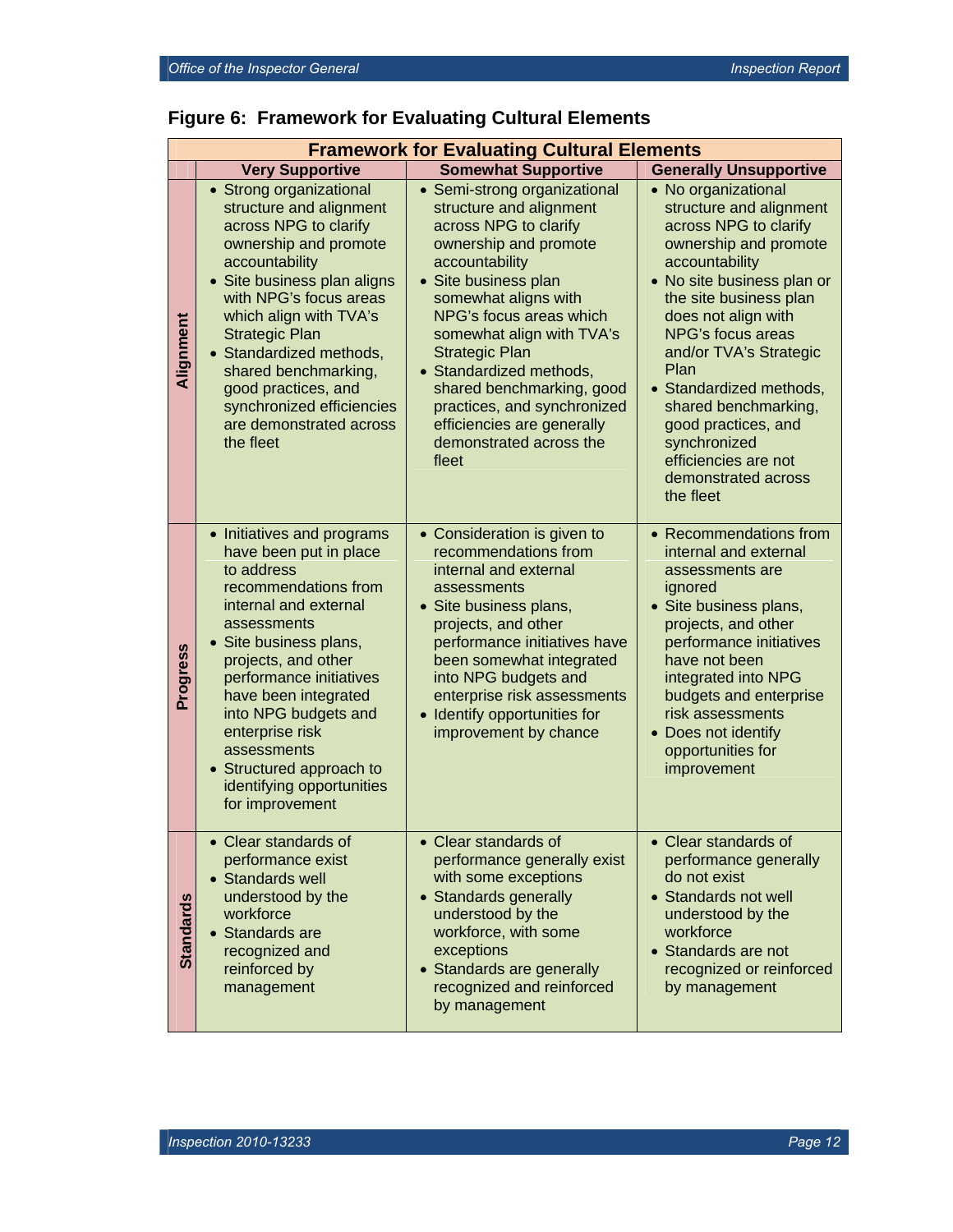| <b>Framework for Evaluating Cultural Elements</b> |                                                                                                                                                                                                                                                        |                                                                                                                                                                                                                                                                              |                                                                                                                                                                                                                                                                                             |  |  |
|---------------------------------------------------|--------------------------------------------------------------------------------------------------------------------------------------------------------------------------------------------------------------------------------------------------------|------------------------------------------------------------------------------------------------------------------------------------------------------------------------------------------------------------------------------------------------------------------------------|---------------------------------------------------------------------------------------------------------------------------------------------------------------------------------------------------------------------------------------------------------------------------------------------|--|--|
|                                                   | <b>Very Supportive</b>                                                                                                                                                                                                                                 | <b>Somewhat Supportive</b>                                                                                                                                                                                                                                                   | <b>Generally Unsupportive</b>                                                                                                                                                                                                                                                               |  |  |
| Accountability                                    | • The site has an effective<br><b>Corrective Action</b><br>Program (CAP) that is<br>being utilized<br>• Areas of responsibility<br>have been adequately<br>assigned<br>• There are consequences<br>for poor performance                                | • The site has a somewhat<br>effective CAP that is being<br>utilized<br>• Areas of responsibility have<br>been somewhat assigned<br>$\bullet$ There are few<br>consequences for poor<br>performance                                                                          | $\bullet$ The site has an<br>ineffective CAP, and/or<br>the program is not being<br>utilized effectively<br>• Areas of responsibility<br>have not been<br>adequately assigned<br>$\bullet$ There are no<br>consequences for poor<br>performance                                             |  |  |
| Attitude                                          | • There is a trusting<br>relationship between all<br>levels of the workforce<br>• There is a strong desire<br>among the workforce to<br>achieve excellence<br>• The workforce embraces<br>initiatives and elements<br>of the organization's<br>culture | • There is a somewhat<br>trusting relationship<br>between all levels of the<br>workforce<br>• There is a limited desire<br>among the workforce to<br>achieve excellence<br>• The workforce somewhat<br>embraces initiatives and<br>elements of the<br>organization's culture | • There is not a trusting<br>relationship between all<br>levels of the workforce<br>• There is a sense of<br>complacency among the<br>workforce as it relates to<br>achieving excellence<br>• The workforce does not<br>embrace initiatives and<br>elements of the<br>organizations culture |  |  |

#### **Figure 6: Framework for Evaluating Cultural Elements, continued**

We interviewed management at the plants and reviewed documentation such as business plans, internal and external assessments, and meeting minutes. While each plant is unique with respect to operations, we found the cultural elements to be similar throughout the NPG organization. NPG has a strong, supportive culture as it relates to alignment and progress. However, based on our review, the culture surrounding standards, accountability, and attitude ranged from somewhat supportive to unsupportive. Although all elements of culture that were considered in this review were showing signs of improvement, there were opportunities for continued growth in each of the areas.

#### **Alignment**

During our review, we found NPG to have a very supportive culture as it relates to alignment. In 2009, the Chief Nuclear Officer expressed a need for a fleet focus. Initiatives taken to achieve a fleet focus included the NPG Operating Model and business plans. According to the Nuclear Operating Model, the NPG fleet focus areas include: Talent Management and Alignment, Equipment Reliability, Work Management and Outage Execution, Training, Governance and Oversight. In order to achieve alignment, the Fleet Focus areas were matched with the TVA Strategic Objectives as seen in Figure 7. NPG's focus areas aligned with four of TVA's five Strategic Objectives. The fifth objective concentrates on TVA's customers, with focus areas such as maintaining power reliability, providing competitive rates, and building trust with TVA's customers.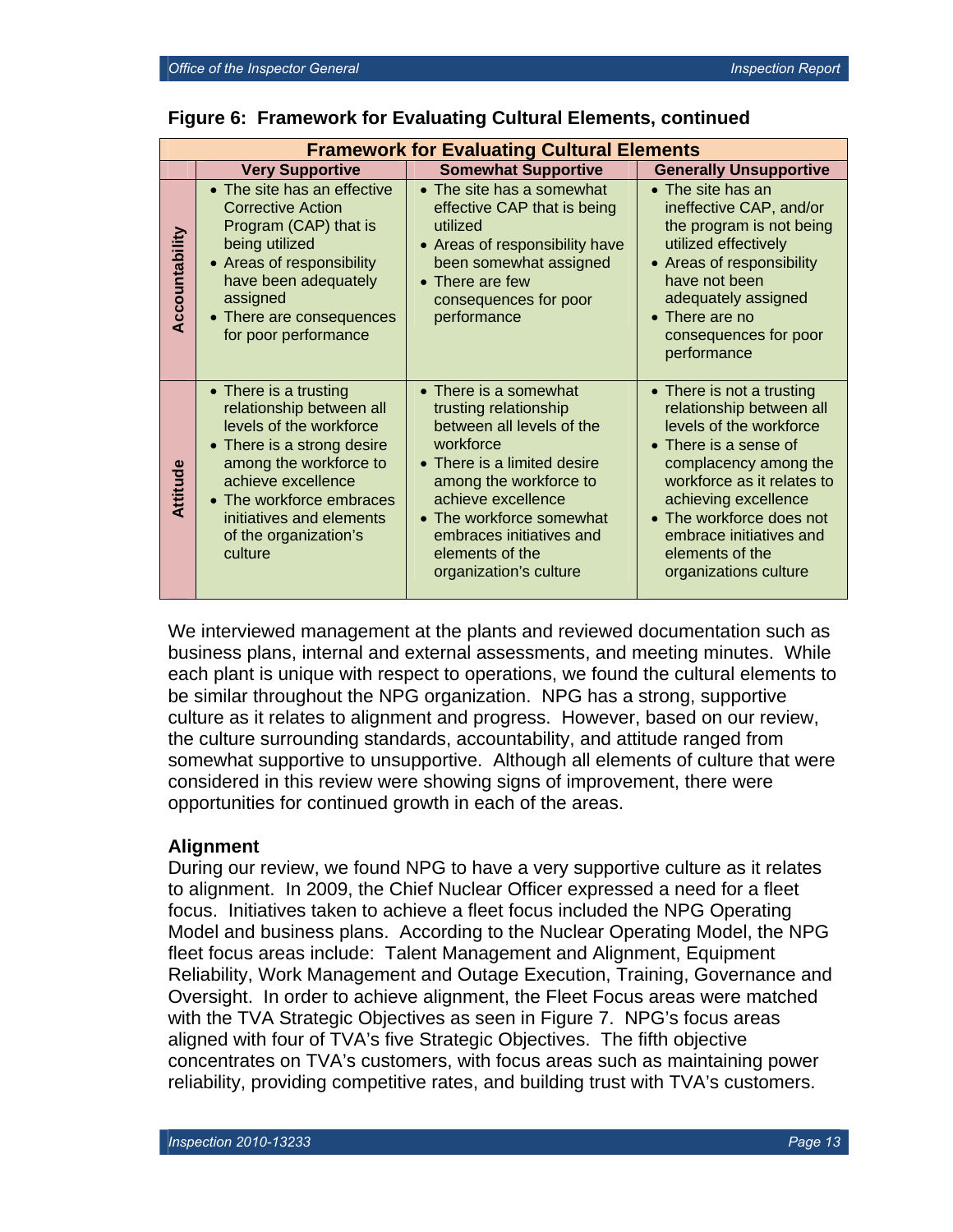| <b>TVA Strategic Objective</b>          | <b>NPG Focus Area</b>                         |
|-----------------------------------------|-----------------------------------------------|
| People: Build pride in TVA's            | • Talent Management and                       |
| performance and reputation.             | Alignment                                     |
|                                         | Training<br>$\bullet$                         |
| Financial: Adhere to a set of sound     | Work Management and<br>$\bullet$              |
| guiding financial principles to improve | <b>Outage Execution</b>                       |
| TVA's fiscal performance.               |                                               |
| <b>Assets: Use TVA's assets to meet</b> | <b>Equipment Reliability and</b><br>$\bullet$ |
| market demand and deliver public value. | <b>Work Management</b>                        |
| Operations: Improve performance to be   | Governance and Oversight<br>$\bullet$         |
| recognized as an industry leader.       |                                               |

Strong organizational structure and alignment help to clarify ownership and promote accountability within an organization. The Nuclear Operating Model states:

Alignment is doing business such that there are standardized methods, shared benchmarking, good practices, and synchronized efficiencies across the fleet. It means we run our nuclear plants as one team and one fleet and capitalize on the synergies that give the NPG a true business advantage over our competitors. It means the 'whole is greater than the sum of all the parts.'

In conjunction with the fleet mentality NPG has adopted, the nuclear sites have been communicating, challenging, and benchmarking one another. In addition, NPG is using business plans as a tool to align individual department goals with corporate strategy that focuses on key success factors. While NPG is in the process of incorporating a fleet mentality, educating the workforce on their role and their responsibilities in the organization, and having the workforce embrace this mentality, will take time.

The NPG is using their business plans as a tool to align individual department goals with corporate strategy that focuses on key success factors. This focus on the NPG rather than the individual plants has led to the plants challenging each other more, the standardization of processes, and organizational alignment throughout the organization. The business plan defines the gaps and identifies the detailed initiatives to implement NPG's five focus areas and provide a clear line of site from the individual level to the site, to the fleet, and to the company.

A member of TVA management considered reluctance from the workforce as a challenge to getting to the fleet focus mentality. Specifically, the natural desire is to want their team to be the best. The management team has had to help people understand that what is best for the fleet is best for all. Our review found that cross-fleet collaboration is getting better as managers are talking to other site managers and sites are using each other with which to compare and benchmark.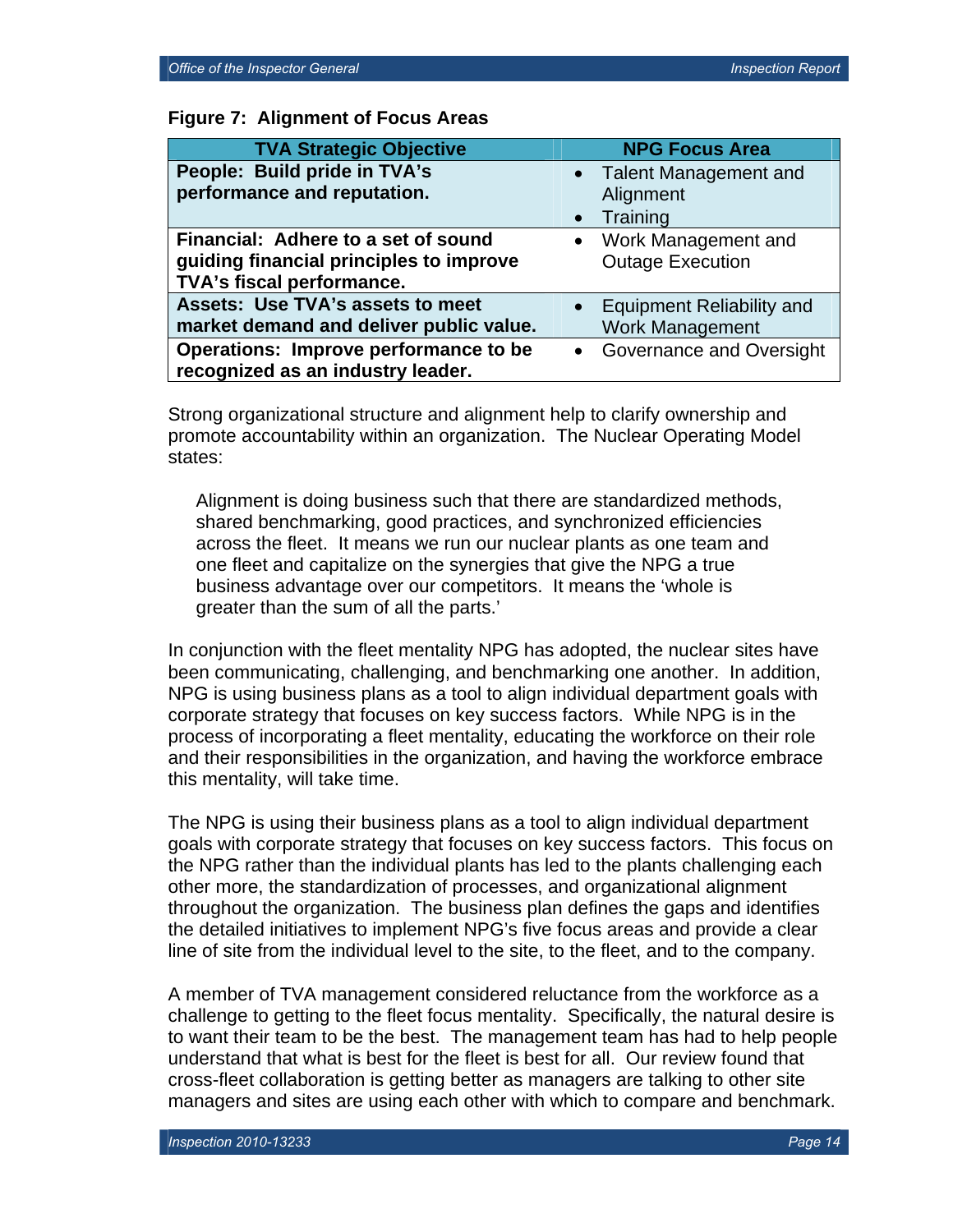However, NPG management also expressed an opinion that TVA is far behind private industry in enabling all levels of the workforce to make decisions. The Nuclear Safety Review Board (NSRB)<sup>11</sup> observed at Browns Ferry in 2009 that, "in general, operators, craft workers, and first-line supervisors have not been asked to participate in the spirit and structure of the recovery process." According to the NSRB minutes, "The NSRB suggested that management should undertake efforts to engage these levels of station organization into the implementation of the improvement plans."

Alignment was rated as having a very supportive culture because TVA's NPG emphasizes a "One Team, One Fleet, One TVA" focus, NPG business plans align with TVA's strategic plan, and sites are communicating and benchmarking with one another.

#### **Progress**

Identifying opportunities for improvement and taking strides to enhance the organization are crucial components of an organization's culture. TVA's NPG has a very supportive culture as it relates to progress. Site business plans, projects, and other performance initiatives have been integrated into nuclear budgets and enterprise risk assessments to improve performance fleet-wide.

In 2010, NPG began using gap-based business plans to achieve their goals. According to the NPG business plan, the gap-based business plan for FYs 2011- 2015 is based on thorough analysis and aggressive targets. NPG also created a spending plan linked to initiatives to close those gaps.

According to interviews, in the past, TVA's NPG had a reactionary culture when it came to fixing equipment issues that was so strong that it would erode programs that supported a proactive approach. However, TVA is now trying to close the gap in Equipment Reliability. In August 2010, in a presentation to TVA's Enterprise Risk Council, Long-Term Equipment Reliability was classified as having both a high likelihood of occurrence and severity. In addition, external assessments have identified equipment issues as a concern. NPG has projects funded/scheduled through FY 2015 to address these risks. Projects include (1) equipment upgrades, (2) replacement of obsolete equipment, and (3) design changes. In addition, the NPG 2011-2015 Business Plan has identified Equipment Reliability as a fleet focus area and has associated metrics to track performance.

TVA's NPG continues to progress through programs and processes such as the Corrective Action Review Board which provides a challenging management oversight environment and Integrated Trend Reports, which rolls up each department's CAP, INPO, and NRC issues, and identifies the top issue in each department, the action owner, and a remediation plan.

 $11$ 11 The Nuclear Safety Review Board is an independent committee which provides senior-level oversight of TVA's nuclear program with respect to nuclear safety. The NSRB advises the Chief Nuclear Officer on the adequacy and implementation of NPG's nuclear safety policies and programs, and evaluates these policies and programs for compliance with regulatory activities.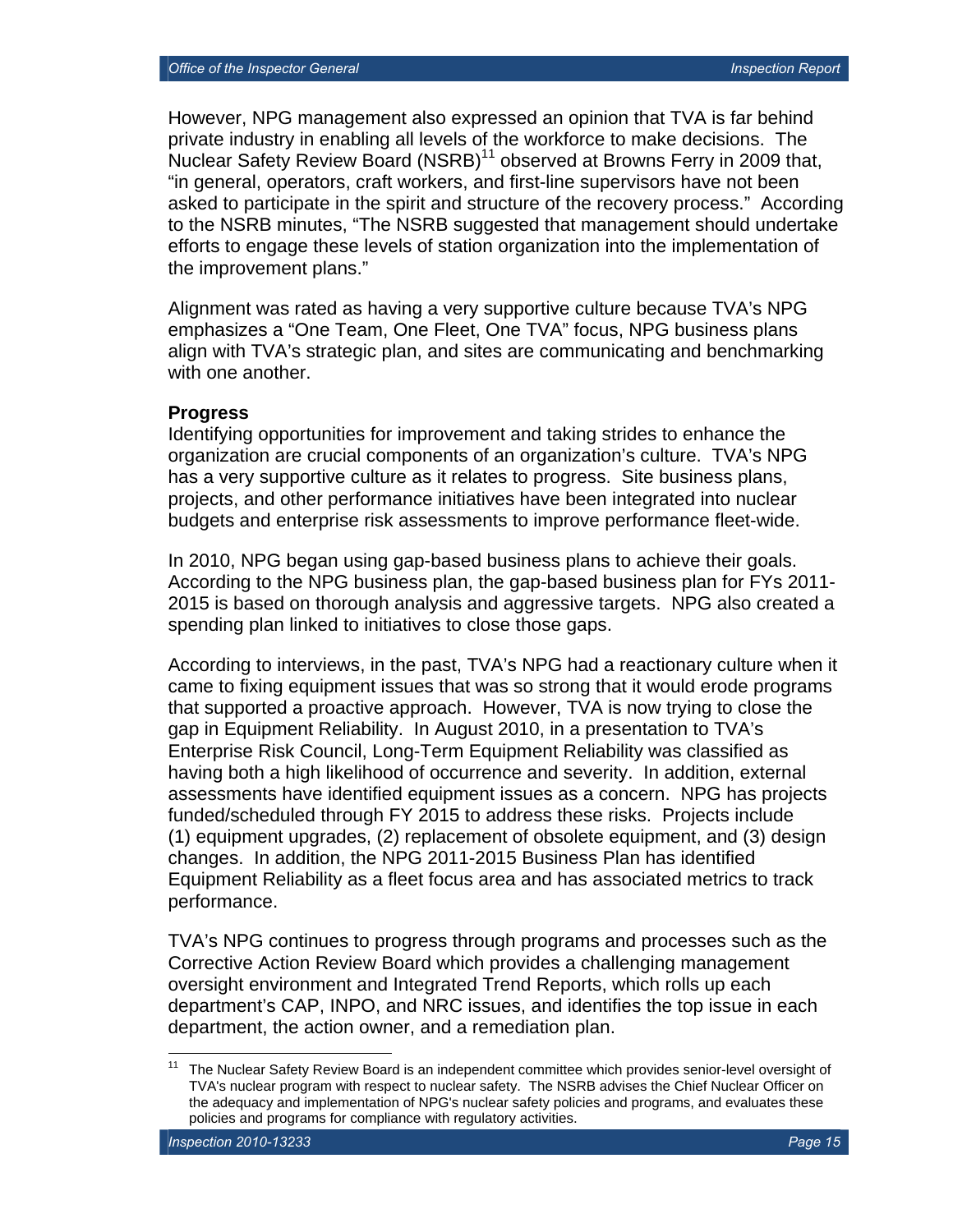Progress was rated as having a very supportive culture because initiatives, such as gap-based business plans, provide a structured approach to identifying opportunities for improvement and addressing recommendations from internal and external assessments, and resources have been allocated to those initiatives.

#### **Standards**

1

Establishing clear standards and ensuring those standards are understood and reinforced are important aspects of an organization's culture. TVA's Nuclear Operating Model defines standards for NPG that relate to human performance and accountability. NPG has a generally unsupportive culture as it relates to standards. During our assessment, we found that some standards and expectations are not clear or have not been clearly communicated or reinforced, which could lead to the standards at the nuclear plants being ineffective. However, this deficiency has been identified, and NPG is working to improve in this area. The NPG Operating Model defines the common policies, processes, and procedures that NPG views as essential for success.

Following the Kingston ash spill in 2008, TVA's Board of Directors hired the firm of McKenna Long and Aldridge LLP to, among other things, prepare a factual report on the Kingston spill. McKenna Long and Aldridge LLP found that "TVA's Byproduct Facilities operated pursuant to decades of lore, without formalized standards or procedures. As a result, Management could not effectively monitor the employees' activities pursuant to acceptable performance standards." Granted this example is outside NPG but illustrates the historical legacy issue of resistance to uniform standards.

Interviews and external assessments stated that NPG standards and processes lag the industry in some respects. Specific areas that were identified included human performance, work management, and the CAP.

In recent years, the NSRB has identified several issues related to standards. In 2009, the NSRB noted Sequoyah management has not adequately communicated nor rigorously enforced high performance standards in the workforce. There were also reports of managers circumventing procedural directions. In addition, the NSRB expressed a need to establish and enforce high standards at Browns Ferry. Specific instances were cited in which management disregarded station rules, such as, maintenance was performed without clearance when it was required, and a supervisor authorized the work to proceed in disregard of station rules. In another instance, at the end of 2010, the NSRB noted an instance at Watts Bar in which an operator did not follow a procedure, and the manager did not follow-up to ensure the crew was performing in accordance with standards and expectations. In addition, the corresponding Problem Evaluation Report  $(PER)^{12}$  was closed without addressing any of the human performance errors.

*Inspection 2010-13233 Page 16*  As part of the CAP process, PERs are used to document deficiencies and conditions adverse to quality.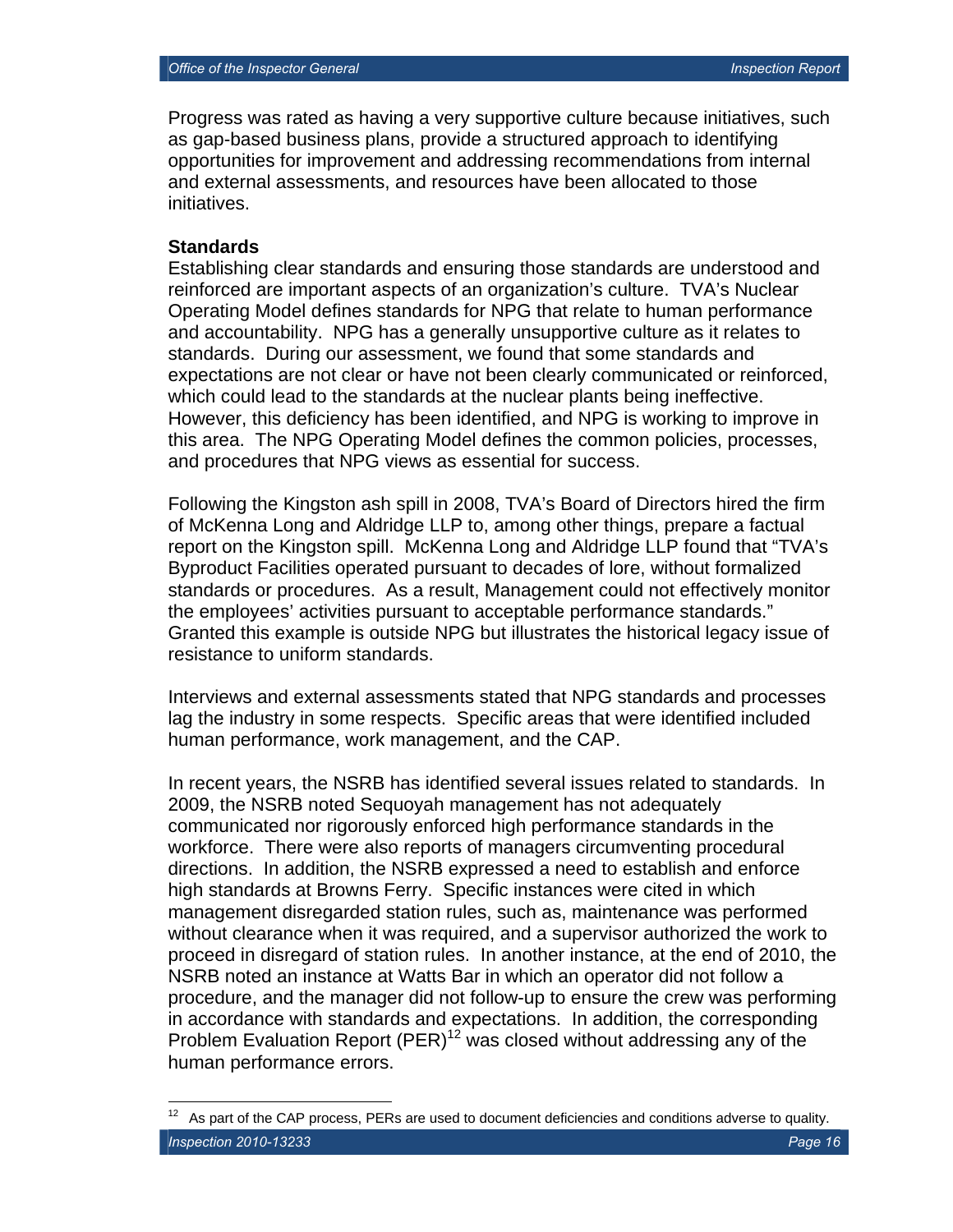As part of NPG's fleet focus on Governance and Oversight, NPG plans to (1) move the organization from being a reference and support source to fulfilling the role of providing oversight and setting standards for excellence and (2) establish common standards, processes, and programs across the fleet. At the site level, Watts Bar in its handbook acknowledges that some standards and expectations are not clear or have not been clearly communicated and reinforced, which has led to a lack of understanding, buy-in, and engagement. Therefore, they have set a goal to "effectively communicate and reinforce standards and expectations to establish the right picture of excellence..." In addition, Sequoyah has set an initiative to "continue to reinforce expectations and standards for procedure use and adherence in training" to achieve operational excellence. In summary, NPG's culture surrounding standards was rated as being generally unsupportive. This rating is due to management not adequately communicating or reinforcing standards, which has led to the workforce's lack of understanding of those standards. Additionally, programs and procedures are perceived by some to be lagging the industry.

#### **Accountability**

Assigning responsibility and establishing consequences are two of the key factors in an accountable culture. In addition, an effective CAP can assist with the assigning of responsibility and the tracking of progress. While NPG is taking strides to make accountability a priority, it still has a somewhat supportive accountability culture. Although a lack of accountability has been to blame for issues that have arisen at the plants, a new focus on accountability is being driven down and throughout the organization. Examples of initiatives that would improve accountability include revisions made to the CAP and regular accountability meetings held at each of the sites. However, there are indications that the CAP is not fully effective. In addition, internal assessments continue to find instances where accountability is still lacking.

Accountability is a core value for TVA and has become a focal point for NPG. The behaviors identified in the Nuclear Power Group Operating Model restate TVA's expectations of accountability in the workplace:

- We are serious about safety.
- We work on the right things.
- We are accountable for results.
- We follow the rules.
- We use TVA resources wisely.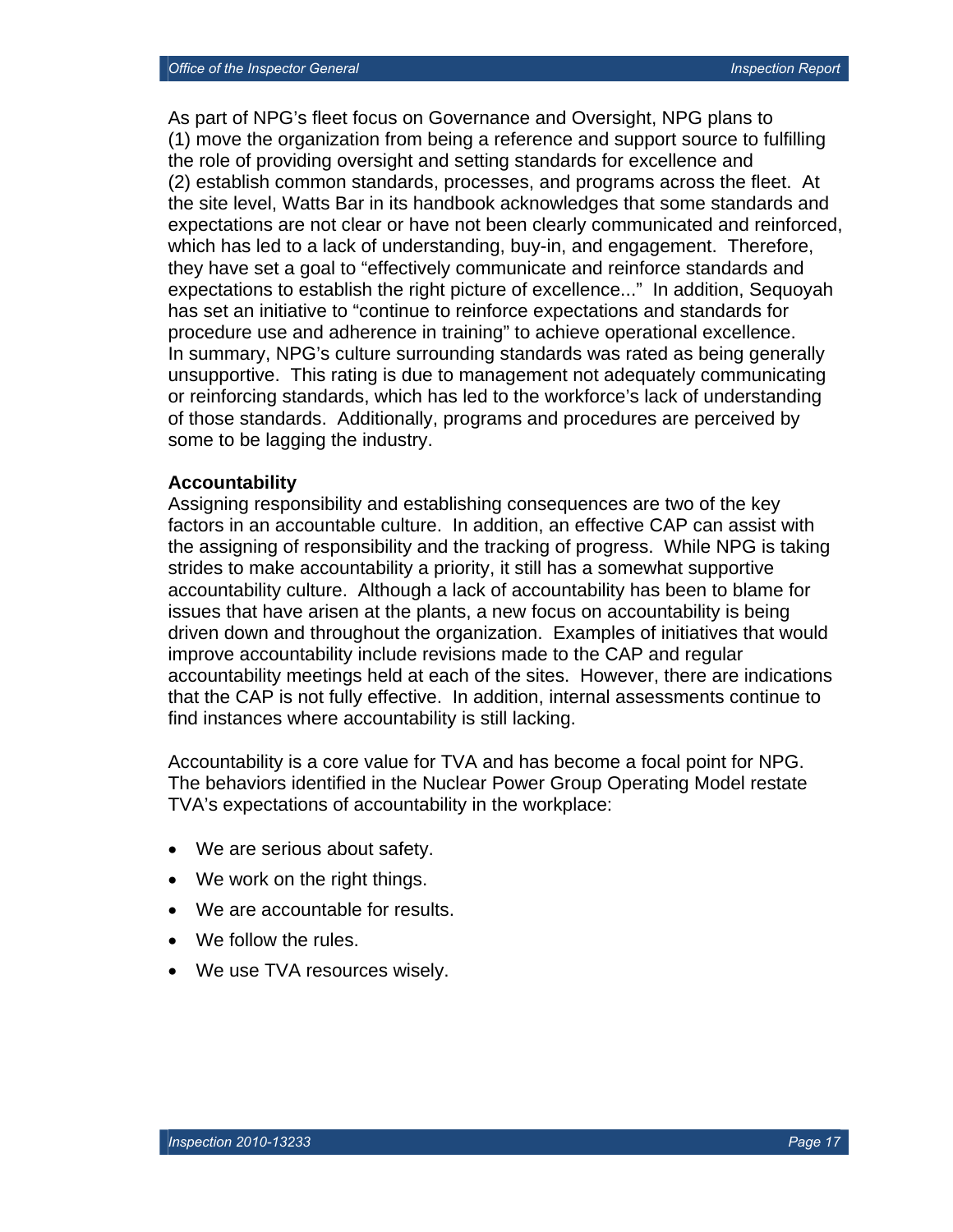In addition, the Nuclear Power Group Operating Model contains NPG's commitment to:

- Take responsibility for assigned tasks and the performance of the work group, station, NPG, and TVA.
- Surface and resolve problems and conflicts professionally.
- Initiate a proactive recovery when appropriate by monitoring progress and not waiting for disappointing results.
- Focus on ownership versus blaming when encountering setbacks.
- Demonstrate a can-do attitude by taking initiative.

The Corrective Action Program (CAP) establishes processes and responsibilities for documenting and resolving problems, including conditions adverse to quality and significant conditions adverse to quality. In 2009, NPG had an external assessment of its CAP. The assessment, and an interview, identified a lack of management involvement and engagement in the CAP. In addition, during one interview, the CAP was described as being used as a production activity rather than a quality activity to improve performance. Some departments within NPG appear to be making the CAP a priority while, according to the NSRB, other departments' CAPs remain stagnant or are declining. Using the metrics established to gauge the effectiveness of the CAP to improve the program may also encourage employees to use the program if they know it is effective.

The NSRB minutes we reviewed stated that Watts Bar personnel were not always issuing PERs when a PER was warranted. We also identified through our review of the A Level<sup>13</sup> PERs for all of the nuclear sites that Watts Bar had a much lower number of A Level PERs for the 2-year period between August 2008 and August 2010 when compared to the other sites. For the time period we reviewed, Watts Bar had roughly one-fifth the number of PERs that the other nuclear sites had for a similar time period.

Interviews at the plants indicated that, in the past, a lack of accountability has contributed to program and process issues. Strides have been taken to improve accountability, such as accountability meetings now being held regularly at the plants. In addition, as part of Browns Ferry's Business Plan, the initiatives to close gaps in performance are each assigned to an individual who is responsible for its successful completion, due date, budgeting/cost management, and achievement of the expected improvement.

Although efforts are being made to improve accountability, during our review of site quarterly QA reports, we have found that initiatives have been ineffective and accountability is still lacking. For example, the FY 2011 Watts Bar first quarter

<sup>13</sup> A PER is classified as an A Level when there is a significant condition adverse to quality and root cause analysis and recurrence control actions are required.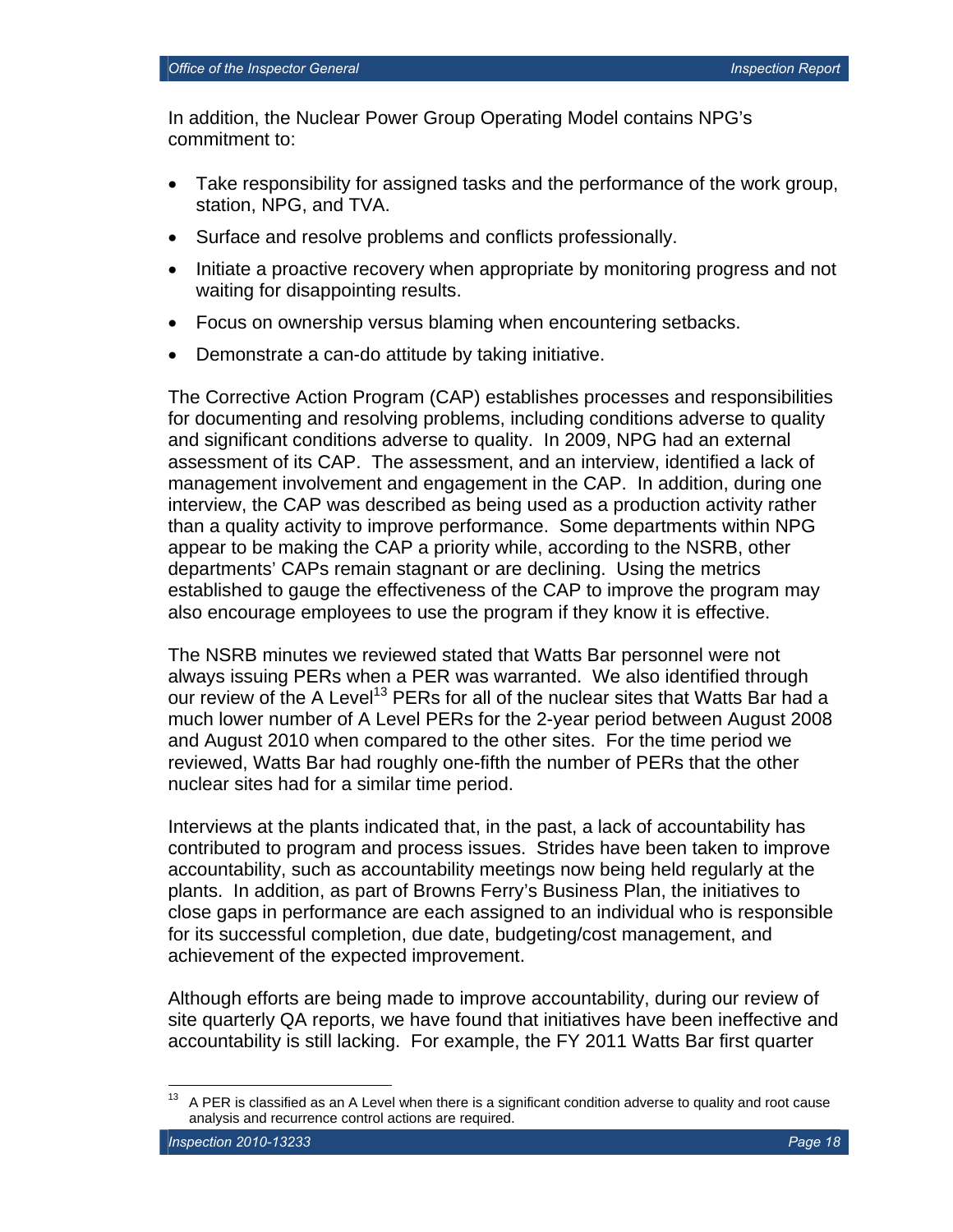QA Report states, "There is a lack of accountability, inconsistent supervisory engagement, and no clear site owner or champion responsible for overall risk management." Also, FY 2011 Sequoyah first quarter QA Report states, "Plant personnel fail to use basic human error reduction tools and accountability measures are ineffective."

Considering that both the CAP and NPG's accountability efforts have not been fully effective, NPG's accountability culture was rated somewhat supportive.

#### **Attitude**

Trusting the organization, embracing initiatives, and striving for excellence are key attributes of an organization's attitude. In an assessment of TVA issued in 2009 prompted by the Kingston Ash Spill, McKenna Long and Aldridge LLP found that TVA's history has demonstrated that the company can be resistant to the implementation of new directives and that progress in one area can be eroded by the legacy culture still existing in other parts of the enterprise. We found that NPG has a somewhat supportive culture as it relates to attitude. NPG management is taking steps to rebuild trust. However, the lack of embracing initiatives and complacency of the workforce could hinder the organization's effectiveness.

At Browns Ferry in particular, new management has taken strides to improve the attitude of its workforce. According to the site vice president, prior to the restart of Unit 1, Browns Ferry was considered by many to be benchmarkable for industry-best practices. The site vice president went on to say that the issues with the restart of Unit 1 damaged relationships, and management lost the trust of its workforce. After multiple management changes, Browns Ferry is finally moving toward reestablishing the trust that was lost. They are doing this by listening to the workforce and acting on their concerns. Browns Ferry management recognizes that if they are not persistent with the new culture implementation, the workforce could fall back into the old one.

In other sections of this report, we have highlighted the lack of embracing initiatives that we found during this review. For example, in the accountability section above, although accountability is both a core value of TVA and a focal point of NPG, issues remain with respect to accountability. In addition, the CAP that should be used as a quality control is still viewed by many as a production activity.

A questioning attitude is one of TVA's principles for a strong nuclear safety culture that is outlined in TVA's Commitment to Nuclear Safety. TVA defined a questioning attitude as challenging assumptions, investigating anomalies, and considering potential adverse consequences of planned action. However, there are indicators of complacency within NPG. There is a belief by some that people have become "comfortable" in their jobs and are not interested in change. In addition, the leadership at Sequoyah has been described as having a "palpable lack of intensity and urgency" by the NSRB. The possible effects of this attitude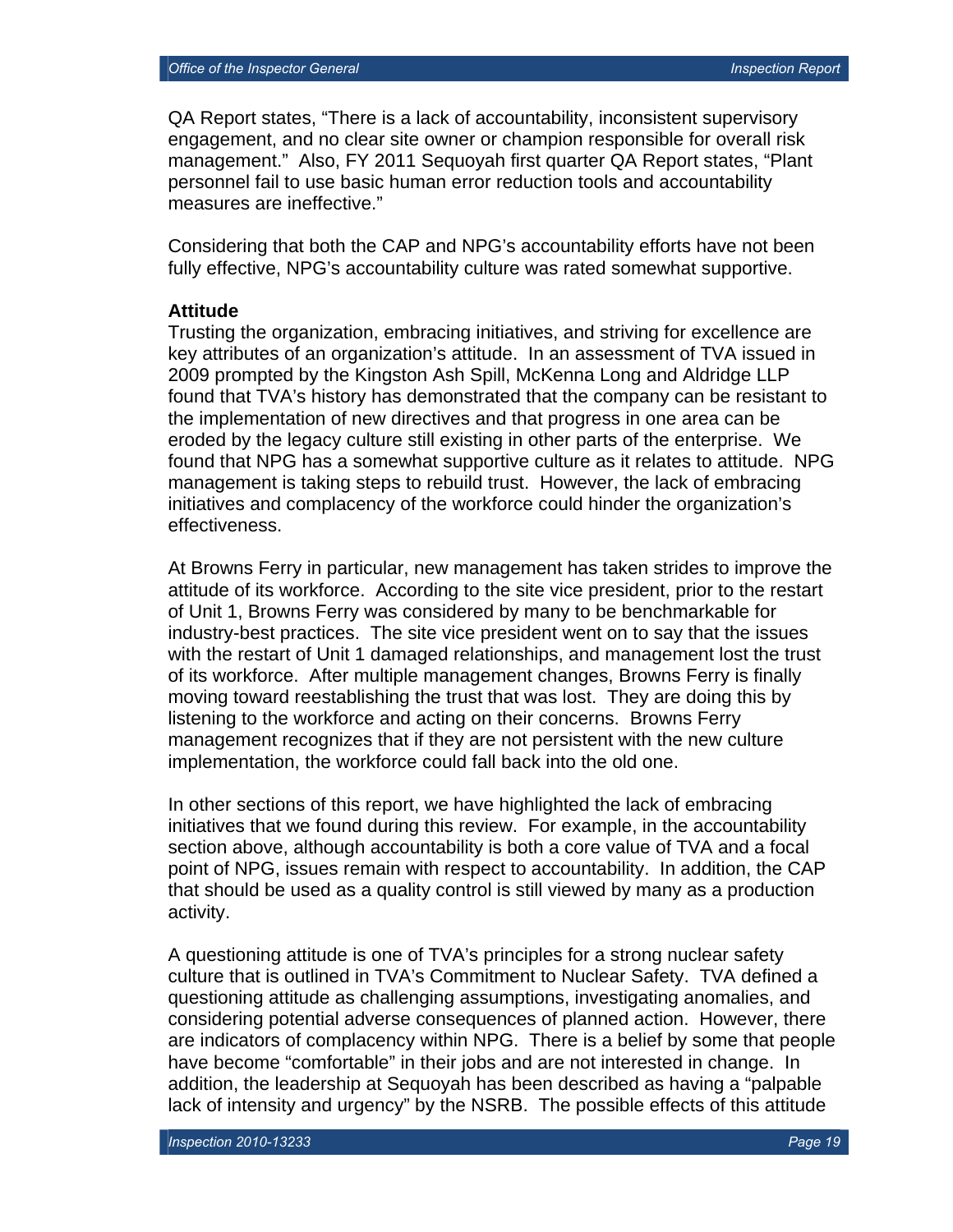were highlighted by a human performance error on June 28, 2010, at Browns Ferry Unit 3. The condition that resulted from human performance errors was identified by a trainee with a questioning attitude; however, the situation might have been avoided had others been paying attention to the developing circumstances. The NSRB stated:

The absence of a risk review, poor scheduling, improper communication, and the lack of coordination within Operations resulted in the plant entering a 12-hour [Limiting Condition for Operation]<sup>14</sup> LCO shutdown statement. The event was professionally embarrassing and nearly required management to retire one or both units involved in the event.

The attitude aspect of NPG culture was rated somewhat supportive due to a sense of complacency and a lack of embracing initiatives.

## **RECOMMENDATIONS**

We recommend the Chief Nuclear Officer:

- Increase the focus on standards within the organization by (1) evaluating adequacy of standards as compared to industry, (2) clarifying the expectations and standards that everyone should follow, and (3) reinforcing those standards throughout the organization.
- Continue to promote the fleet mentality throughout the organization and consider input from the workforce when making decisions that would directly affect their work.
- Continue efforts to be proactive in identifying opportunities that would enhance the organization.
- Work to build relationships and trust throughout NPG, which would encourage the workforce to embrace new initiatives, foster a fleet mentality, and increase their drive to perform.
- Implement actions to improve the CAP to increase the workforce's reliance on the program.

TVA management was provided a draft of this report for review. They did not have any comments on the report.

1

The section of Technical Specification that identifies the lowest functional capability or performance level of equipment required for safe operation of the facility.